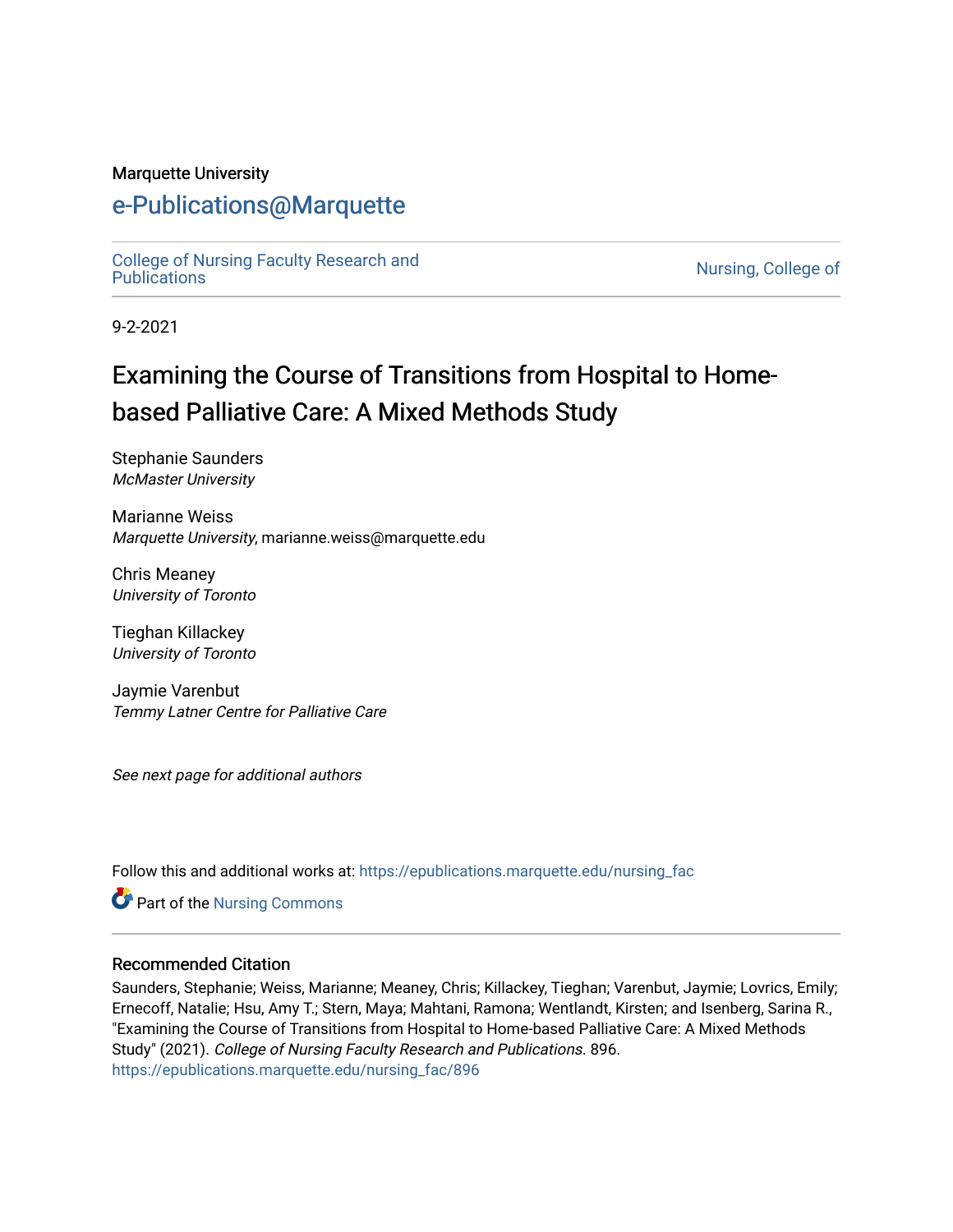#### Authors

Stephanie Saunders, Marianne Weiss, Chris Meaney, Tieghan Killackey, Jaymie Varenbut, Emily Lovrics, Natalie Ernecoff, Amy T. Hsu, Maya Stern, Ramona Mahtani, Kirsten Wentlandt, and Sarina R. Isenberg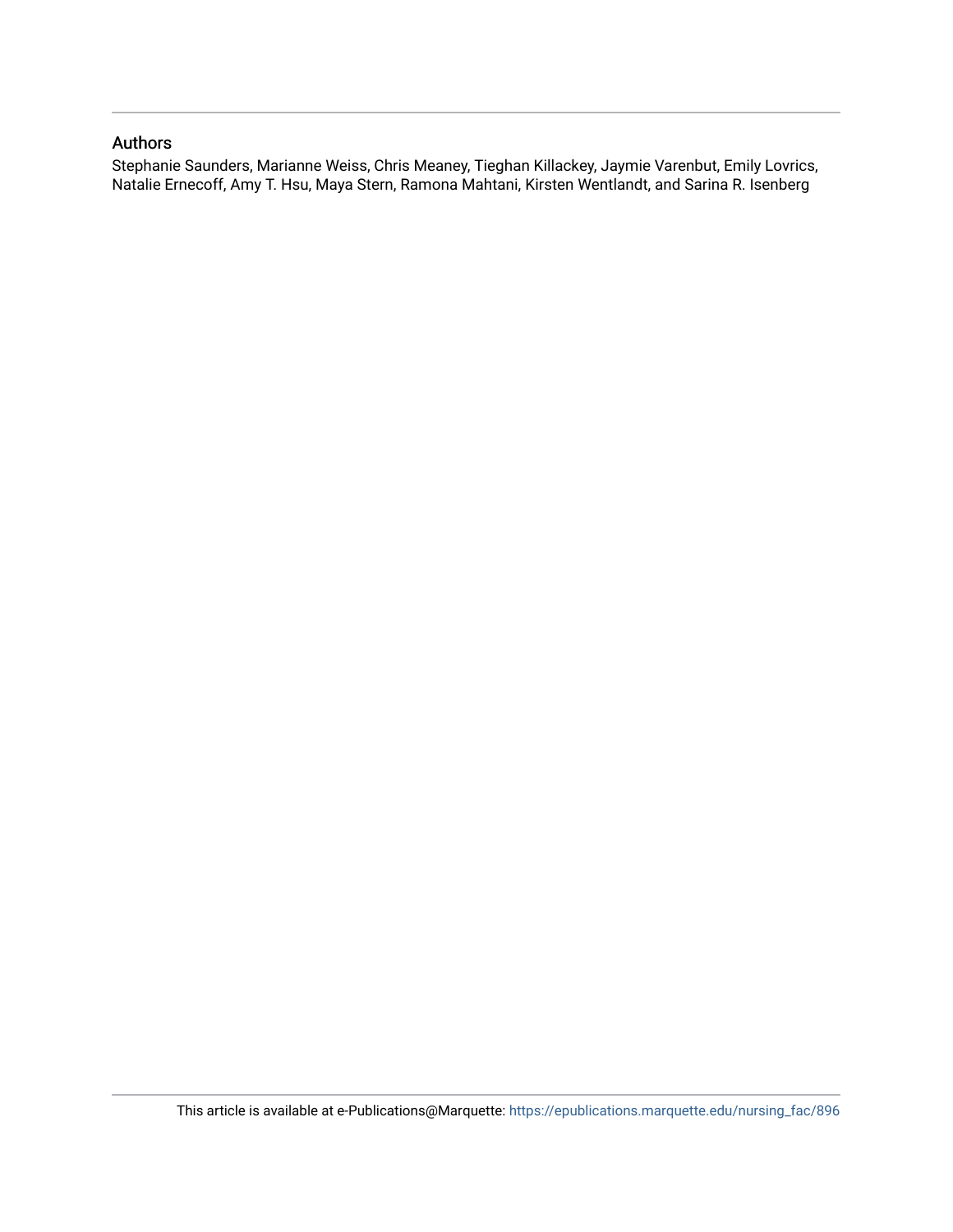**Marquette University**

# **e-Publications@Marquette**

## *Nursing Faculty Research and Publications/College of Nursing*

*This paper is NOT THE PUBLISHED VERSION***.**  Access the published version via the link in the citation below.

*Palliative Medicine*, Vol. 35, No. 8 (September 2, 2021): 1590-1601[. DOI.](https://doi.org/10.1177%2F02692163211023682) This article is © SAGE Publications and permission has been granted for this version to appear in [e-Publications@Marquette.](http://epublications.marquette.edu/) SAGE Publications does not grant permission for this article to be further copied/distributed or hosted elsewhere without the express permission from SAGE Publications.

# Examining the Course of Transitions from Hospital to Home-based Palliative Care: A Mixed Methods Study

Stephanie Saunders Rehabilitation Sciences, Faculty of Health Sciences, McMaster University, Hamilton, ON, Canada Marianne E. Weiss Marquette University College of Nursing, Milwaukee, WI, USA Chris Meaney Department of Family & Community Medicine, University of Toronto, Toronto, ON, Canada Tieghan Killackey Lawrence S. Bloomberg Faculty of Nursing, University of Toronto, Toronto, ON, Canada Jaymie Varenbut Temmy Latner Centre for Palliative Care, Sinai Health, Toronto, ON, Canada Emily Lovrics Temmy Latner Centre for Palliative Care, Sinai Health, Toronto, ON, Canada Natalie Ernecoff Division of General Internal Medi ine, University of Pittsburgh School of Medicine, Pittsburgh, PA, USA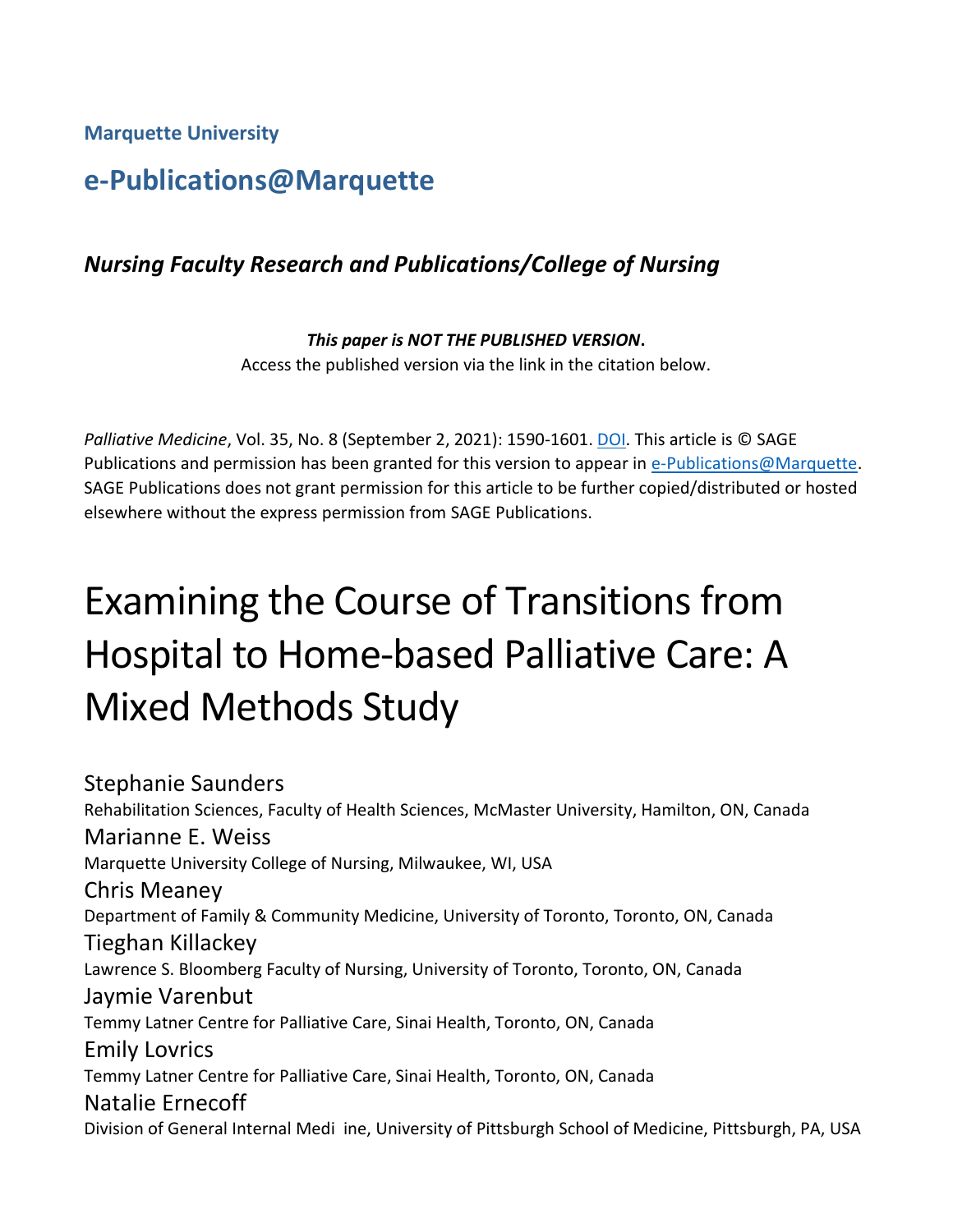## Amy T. Hsu

Bruyère Research Institute, Ottawa, ON, Canada Ottawa Hospital Research Institute, Ottawa, ON, Canada

## Maya Stern

Patient Advocate, Toronto, ON, Canada

## Ramona Mahtani

Department of Family & Community Medicine, University of Toronto, Toronto, ON, Canada Temmy Latner Centre for Palliative Care, Sinai Health, Toronto, ON, Canada

#### Kirsten Wentlandt

Division of Palliative Care, University Health Network, Toronto, ON, Canada

#### Sarina R. Isenberg

Department of Family & Community Medicine, University of Toronto, Toronto, ON, Canada Bruyère Research Institute, Ottawa, ON, Canada

## Abstract

#### Background:

Hospital-to-home transitions in palliative care are fraught with challenges. To assess transitions researchers have used patient reported outcome measures and qualitative data to give unique insights into a phenomenon. Few measures examine care setting transitions in palliative care, yet domains identified in other populations are likely relevant for patients receiving palliative care.

#### Aim:

Gain insight into how patients experience three domains, discharge readiness, transition quality, and dischargecoping, during hospital-to-home transitions.

#### Design:

Longitudinal, convergent parallel mixed methods study design with two data collection visits: in-hospital before and 3–4 weeks after discharge. Participants completed scales assessing discharge readiness, transition quality, and post discharge-coping. A qualitative interview was conducted at both visits. Data were analyzed separately and integrated using a merged transformative methodology, allowing us to compare and contrast the data.

#### Setting and participants:

Study was set in two tertiary hospitals in Toronto, Canada. Adult inpatients (*n* = 25) and their caregivers (*n* = 14) were eligible if they received a palliative care consultation and transitioned to home-based palliative care.

#### Results:

Results were organized aligning with the scales; finding low discharge readiness (5.8; IQR: 1.9), moderate transition quality (66.7; IQR: 33.33), and poor discharge-coping (5.0; IQR: 2.6), respectively. Positive transitions involved feeling well supported, managing medications, feeling well, and having healthcare needs met. Challenges in transitions were feeling unwell, confusion over medications, unclear healthcare responsibilities, and emotional distress.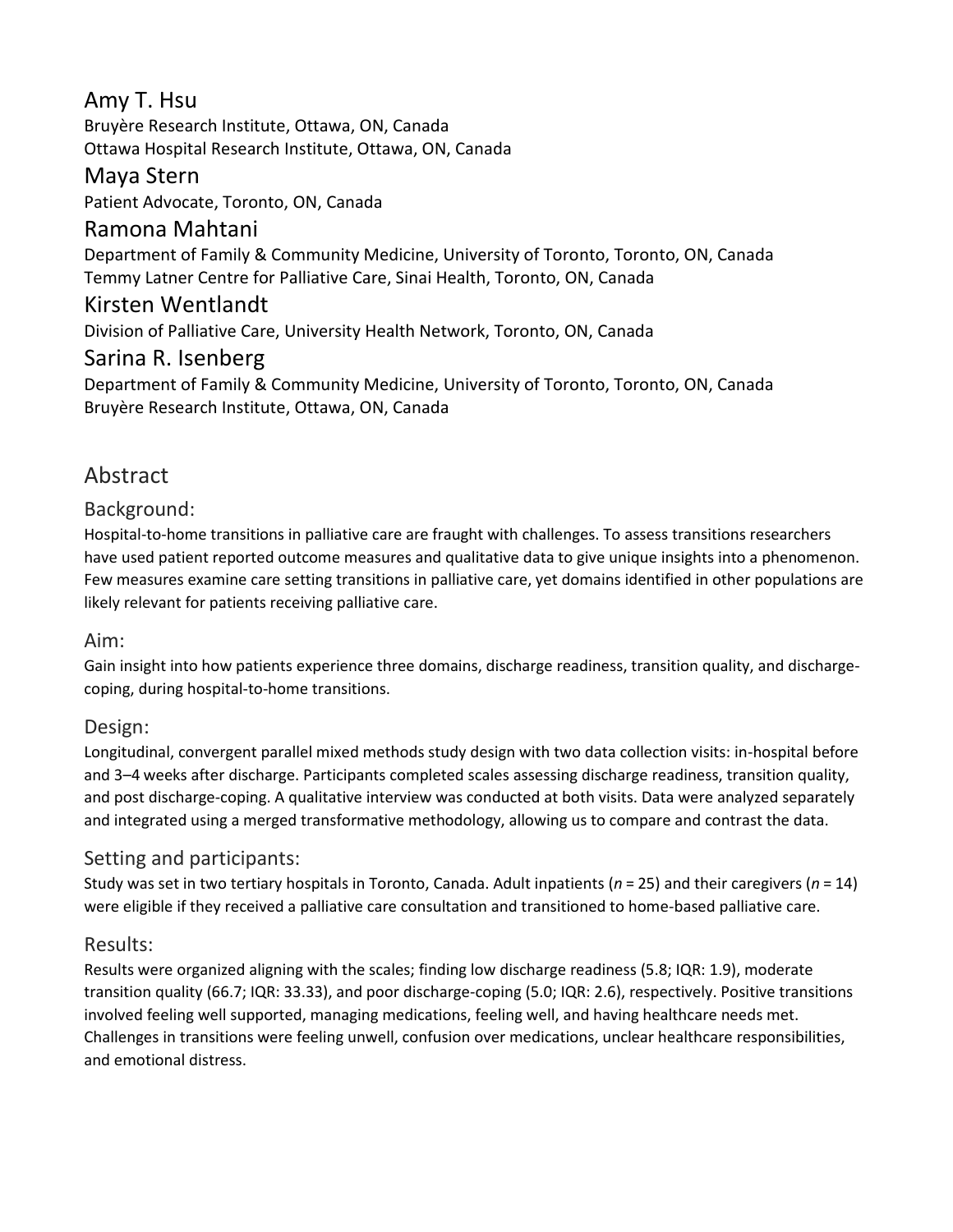## Conclusions:

We identified aspects of these three domains that may be targeted to improve transitions through intervention development. Identified discrepancies between the data types should be considered for future research exploration.

# Keywords

Palliative care, discharge readiness, mixed methods, home care services, transitions, post-discharge coping, patient discharge

## What is already known about the topic?

- Transitions between care settings can be fraught with challenges.
- As a result of the desire to spend end of life at home, a common transition for palliative care patients is from the hospital to the home.
- Researchers have used qualitative methods to assess transitions, identifying challenges in continuity of care, collaboration, and logistics.
- Patient reported outcome measures (PROMs) and patient reported experience measures (PREMs) can add patient and family member voices to evaluations of care quality and their transition experience.
- There are few measures that assess these care setting transitions in patients receiving palliative care, yet domains identified in other populations are likely relevant for palliative patients.

## What the paper adds?

- By using a mixed methods study design, the two data types offer complementary insights; the PROM/PREM findings provide structure for better understanding three domains of a transition, whereas the qualitative insights offer explanations and reasons for why or how these findings occur.
- Positive transitions were characterized by feeling well supported, managing medications, feeling well, and having healthcare needs met.
- Challenging transitions involved feeling unwell, confusion over medications, not understanding their health-related responsibilities, and emotional distress.
- By identifying discrepancies between the qualitative and quantitative data, we found that PROM/PREM outcomes may have been affected by participants' eagerness to go home, not having healthcare needs met, and unexpected reduced capacity once home.

# Implications for practice, theory, or policy?

- For each domain of the transition from hospital to home (i.e. discharge readiness, transition quality, and post-discharge coping), the agreement between the qualitative and quantitative data, for both positive and negative outcomes, suggests areas that are clearly important to palliative care patients and/or caregivers in transitions that future interventions can aim to address.
- The identified discrepancies between qualitative and quantitative data indicate areas for future exploration.

# Introduction

Transitions of care, the coordinated movement of patients between different healthcare settings, healthcare providers, or intensity of care, $1,2$  are critical junctures in patients' care trajectories. During transitions, patients and caregivers may experience challenges including disruption in care plans, lack of communication, uncertainty,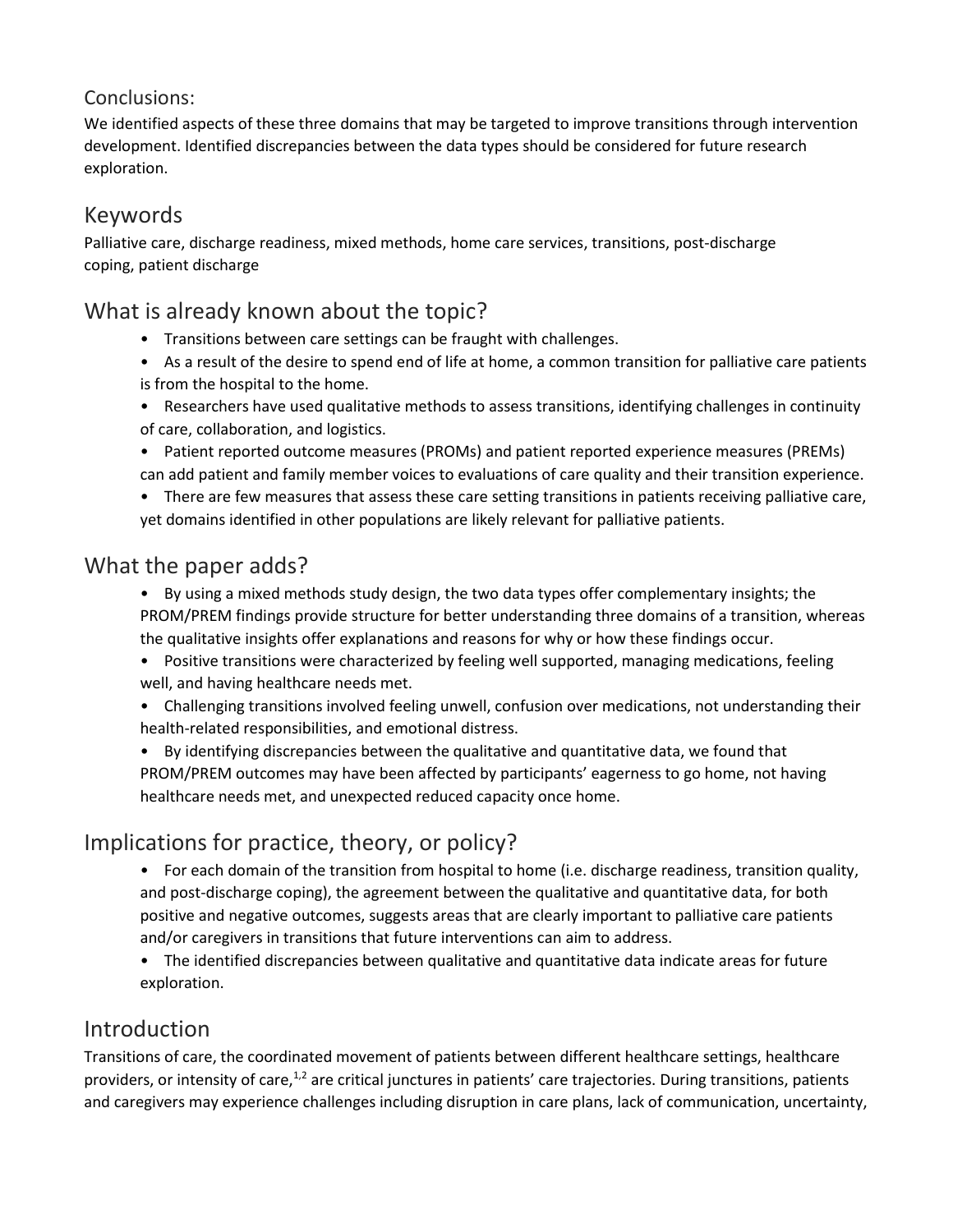and safety concerns.<sup>1–4</sup> From a health system perspective, poor transitions can lead to greater health service use, increased likelihood of 30-day readmissions, and higher healthcare spending.<sup>4</sup>

To understand transitions, researchers have developed various validated patient-reported outcome measures (PROMs) and patient reported experience measures (PREMs).<sup>5</sup> PROMs/PREMs support patient-centered care and enable the assessment of quality of care over time.<sup>6,7</sup> Multiple reviews have synthesized domains of care transitions, with measures to identify patient safety during a transition,<sup>2,6,8</sup> coordination of care,<sup>9,10</sup> quality of the transition, $11-13$  and continuity of care. $10,12$  Yet, few of these assess a transition in care settings, and none assess these in patients receiving palliative care. As a result, the literature in palliative transitions focuses on the impact of palliative care on health service utilization; assessing discharge support, readmissions, and costs.14,15 This focus overlooks qualitative findings highlighting the importance of continuity of care, coordination and collaboration, and clear logistic support.  $16,17$ 

Palliative patients are likely to experience many transitions in care settings because of their serious conditions,<sup>18</sup> a common one being from hospital-to-home.<sup>19–22</sup> The lack of validated PROMs/PREMs makes measurement of transition outcomes difficult in this population. Validated measures have been developed for other populations to capture domains of transitions relevant to hospital-to-home transitions, namely discharge readiness, transition quality, and post-discharge coping.<sup>23,24</sup> While these domains are likely relevant for transitions in palliative care patients, determining the applicability and experience within palliative care will provide valuable inputs for future service enhancements. To this end, we adopted a mixed methods approach to develop insight into how palliative patients experience these three domains during hospital-to-home transitions.

# Methods

#### Research question

How do palliative care patients and/or caregivers experiences of discharge readiness, transition quality, and discharge coping impact their hospital-to-home transition?

## Study design

Using a convergent, parallel mixed methods study design<sup>25,26</sup> we evaluated the transition experience.<sup>27</sup> Mixed methods are designed to offset methodological limitations by offering distinct yet overlapping data that can be used to contextualize and corroborate findings. We made use of a pragmatic approach,<sup>25</sup> which facilitates weaving together two contrasting and inherently different methodologies by accepting "singular and multiple realities" open to interpretation. Our qualitative and quantitative data were collected concurrently, analyzed separately, and integrated to give insight into the hospital-to-home transition.<sup>28</sup>

## Setting/population

Potentially eligible patients: (1) were at least 18 years of age; (2) had a Palliative Performance Scale score  $\geqslant$ 30%;<sup>29</sup> (3) received palliative care from an inpatient consultation service at one of two tertiary hospitals (Toronto General Hospital and Mount Sinai Hospital) located in Toronto, Canada; (4) were referred to a homebased palliative care program; (5) were fluent in English; and (6) had capacity for consent. We included caregivers fluent in English with the capacity to consent. In some circumstances the patient and caregiver participated as a dyad and if the patient was unable, the caregiver participated alone.

## Sampling

We made use of a purposive sampling strategy, wherein we intentionally selected participants who would be able to speak to the hospital-to-home transition. Given that we only examined descriptive statistics of the quantitative data, we sampled patients until we had achieved theoretical saturation in our qualitative data.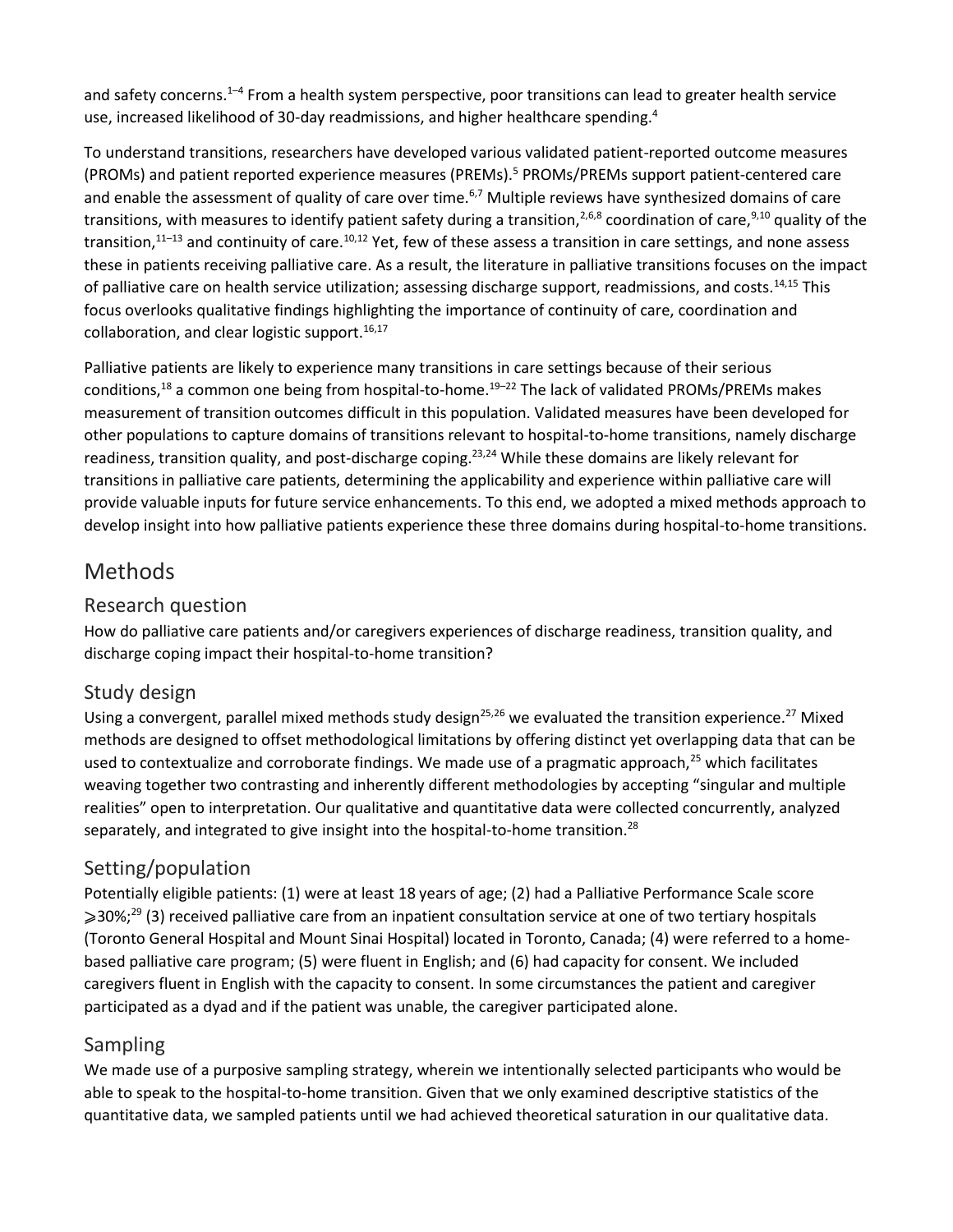#### Recruitment

Saturation was indicated by recurring themes in the data through ongoing analysis during recruitment. Potential participants were identified twice-weekly by the palliative care consultation team. Individuals were approached by study staff, informed of the study, and provided written consent to participate.

#### Data collection

Study staff visited participants for data collection on two occasions from October 2018 to 2019. Visit 1 occurred in the hospital up to 4 days prior to the patient being discharged home. Visit 2 occurred once the patient was home and had been seen by the palliative care physician, approximately 1 month after discharge. Data collection occurred in the same order for each participant; first completing the quantitative surveys, then completing the qualitative interview.

#### Quantitative data

The patient and/or caregiver were asked to complete three scales. The PROM scales were: Readiness for Hospital Discharge Scale (RHDS, where lower scores imply low readiness)<sup>24</sup> and Post-Discharge Coping Difficulty Scale (PDCDS, where higher scores imply a poor transition).<sup>13</sup> The PREM scale was the Care Transitions Measure-3 item (CTM-3, where lower scores imply a low quality transition).<sup>30</sup> These scales have been widely used in discharge transition research. Detailed descriptions and evidence of reliability and validity in adult medical surgical patients are included in Table 1. A demographic survey was completed at the first visit. If the patient felt unable to complete the scales, the caregiver completed patients' demographic data on their behalf and completed the scales reporting their own perceptions of the patient transition.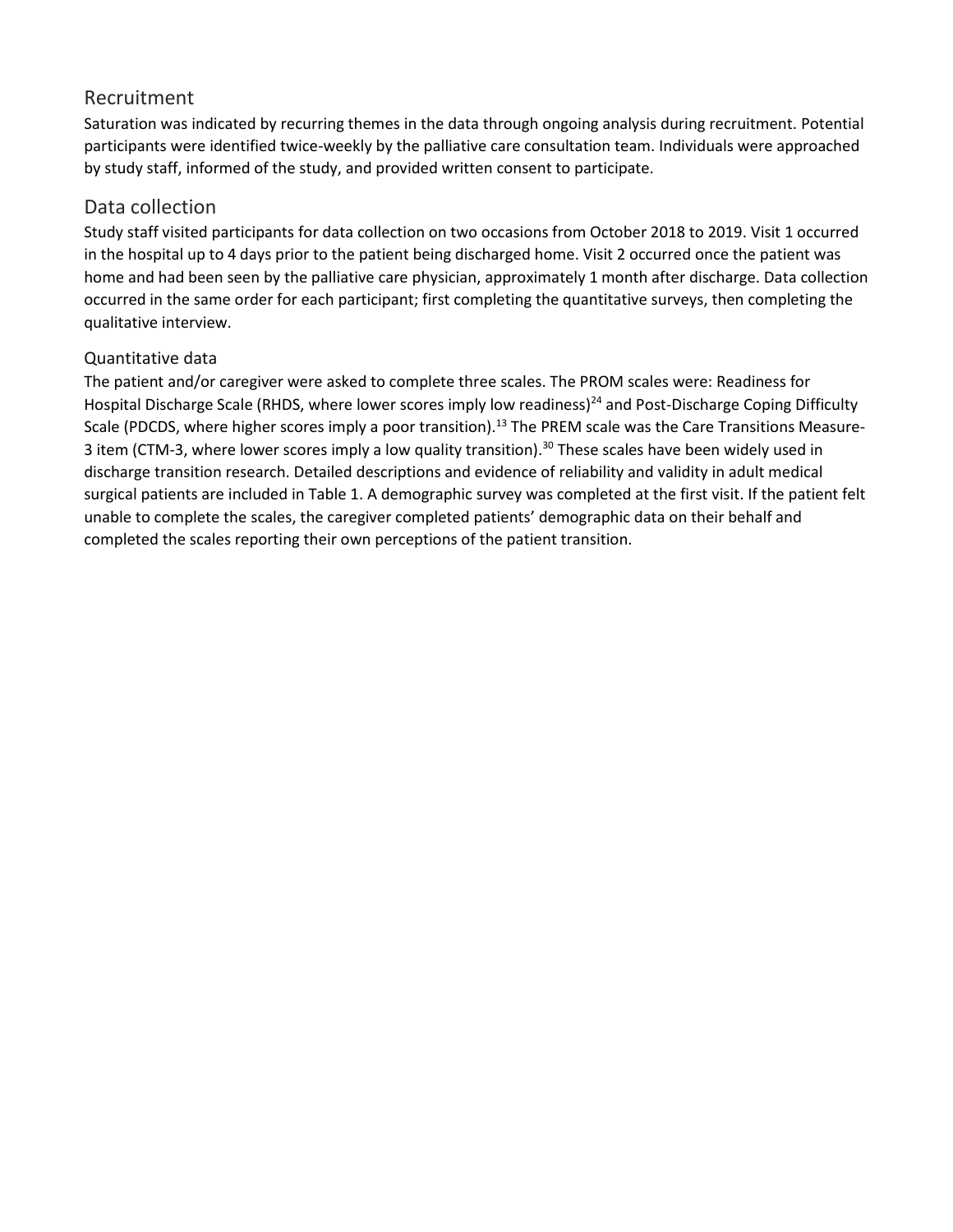#### **Table 1.** Description of data collection.

| Survey      | Name of data  | Description and parameters                                   | Validated              | <b>Sample Questions</b>        | Time      |
|-------------|---------------|--------------------------------------------------------------|------------------------|--------------------------------|-----------|
| Type        | collection    |                                                              | population (if         |                                | point     |
|             | tools         |                                                              | applicable)            |                                | collected |
| <b>NA</b>   | Patient       | Purpose: a questionnaire asking for sociodemographic         | <b>NA</b>              | "What is your age"             | Visit 1   |
|             | information   | background and health history                                |                        | "What is your gender"          |           |
|             | form          | Item count: 7                                                |                        | "What is your highest          |           |
|             |               | Score range: NA                                              |                        | education level"               |           |
|             |               | Interpretation: NA                                           |                        | "Which best describes your     |           |
|             |               | Dichotomy calculation: NA                                    |                        | racial or ethnic group"        |           |
|             |               |                                                              |                        | "What is your religious or     |           |
|             |               |                                                              |                        | spiritual affiliation"         |           |
| <b>PROM</b> | Readiness for | Purpose: measures patient or caregiver readiness to be       | Adult medical-         |                                |           |
|             | Hospital      | discharged from the hospital                                 | surgical               |                                |           |
|             | Discharge     | Item count: 8 items                                          | patients;              |                                |           |
|             | Scale         | Score range: 0-10; scores are reported using the             | postpartum             |                                |           |
|             | (RHDS)13      | summated item mean                                           | mothers; parents       |                                |           |
|             |               | Interpretation: lower scores indicate lower quality          | of                     |                                |           |
|             |               | transition; higher scores indicate greater readiness for     | hospitalized           |                                |           |
|             |               | discharge                                                    | patients               |                                |           |
|             |               | Reliability: Cronbach alpha: 0.89                            |                        |                                |           |
|             |               | Construct validity: factor loading between 0.67 and 0.84     |                        |                                |           |
|             |               | Dichotomy calculation: scores < empirical median             |                        |                                |           |
|             |               | indicates low readiness and scores ≥ median indicate high    |                        |                                |           |
|             |               | readiness; this scoring was also used for caregivers         |                        |                                |           |
| PREM        | Care          | Purpose: measure to determine the quality of the             | Patients $\geq 65$ and | "When I left the hospital, I   | Visit 2   |
|             | Transitions   | transition as experienced by patients; we modified this      | had been               | clearly understood the purpose |           |
|             | Measure-3     | measure to be completed by caregivers if necessary,          | admitted to the        | for taking each of             |           |
|             | (CTM-3)30     | which has been done in the past                              | hospital               | my medications"                |           |
|             |               | Item count: 3 items                                          | at least once in       |                                |           |
|             |               | Score range: 1-4 (strongly disagree, disagree, agree,        | the past               |                                |           |
|             |               | strongly agree); of which the mean score is linearly         | 12-months and          |                                |           |
|             |               | transformed to a 0-100 scale                                 | was receiving          |                                |           |
|             |               | Interpretation: lower scores indicate lower quality          | either homecare        |                                |           |
|             |               | transition; higher scores indicate better quality transition | or care                |                                |           |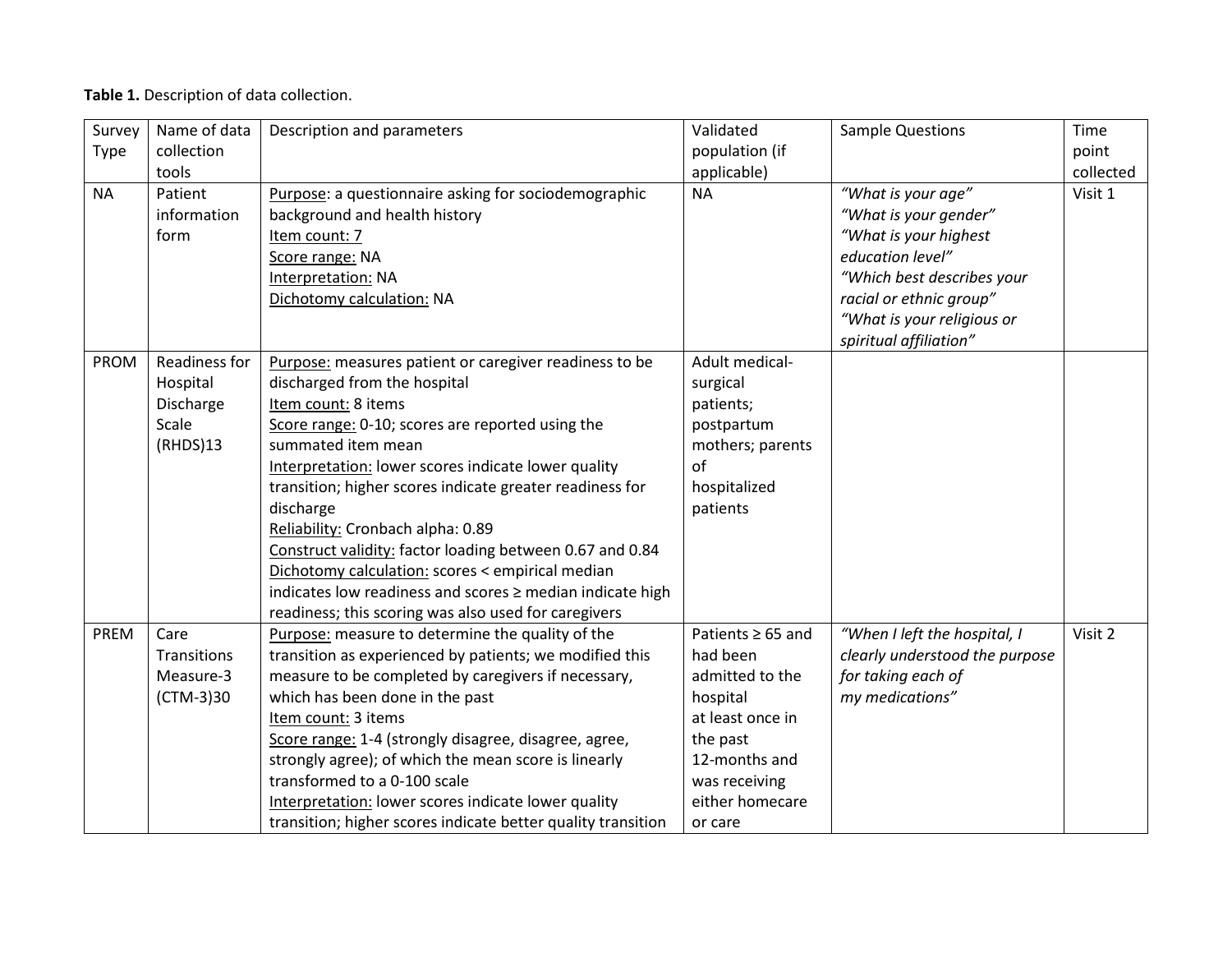|             |            | Reliability: cronbach alpha in the 15-item measure ranged    | from a skilled    |                                 |         |
|-------------|------------|--------------------------------------------------------------|-------------------|---------------------------------|---------|
|             |            | from 0.93 to 0.96                                            | nursing facility; |                                 |         |
|             |            | Criterion validity: as compared to the 15-item CTM, the 3-   | Hospitalized      |                                 |         |
|             |            | items predicted 88% of the adjusted variance                 | patients who fit  |                                 |         |
|             |            | $(F = 528.65)$                                               | one of three      |                                 |         |
|             |            | Dichotomy calculation: scores < empirical median             | demographics:     |                                 |         |
|             |            | indicates low quality and scores ≥ median indicate high      | (1) African       |                                 |         |
|             |            | quality; this scoring was also used for caregivers           | American, (2)     |                                 |         |
|             |            |                                                              | Hispanic          |                                 |         |
|             |            |                                                              | American, or (3)  |                                 |         |
|             |            |                                                              |                   |                                 |         |
|             |            |                                                              | rural-dwelling    |                                 |         |
| <b>PROM</b> | Post-      | Purpose: a questionnaire asking for sociodemographic         | Adult medical-    | "Since you've been home how     | Visit 2 |
|             | discharge  | background and health history                                | surgical          | much difficulty have you had    |         |
|             | coping     | Item count: 11 items                                         | patients;         | with caring for                 |         |
|             | difficulty | Score range: 0-10; scores are reported using the             | postpartum        | yourself?"                      |         |
|             | scale      | summated item mean                                           | mothers; parents  |                                 |         |
|             | (PDCDS)13  | Interpretation: a low score indicates an easier time coping  | of                |                                 |         |
|             |            | at home and high score indicates a more difficult            | hospitalized      |                                 |         |
|             |            | time coping post-discharge                                   | patients          |                                 |         |
|             |            | Reliability: Cronbach alpha: 0.82                            |                   |                                 |         |
|             |            | Construct validity: factor analysis indicated a single       |                   |                                 |         |
|             |            | dominant factor accounted for 39% of the variance            |                   |                                 |         |
|             |            | Dichotomy calculation: scores < empirical median             |                   |                                 |         |
|             |            | indicates lower difficulty and scores ≥ median indicate      |                   |                                 |         |
|             |            | higher difficulty; this scoring was also used for caregivers |                   |                                 |         |
| <b>NA</b>   | Interview  | Purpose: a semi-structured interview guide that began        | <b>NA</b>         | Visit 1:                        | Visit 1 |
|             | guide      | with broad questions and consisted of prompts for            |                   | "How long have you been         | and     |
|             |            | follow-up questions based on participants answers            |                   | here? Do you expect to go       | Visit 2 |
|             |            | Item count: 20 direct questions were in the interview        |                   | home soon?"                     |         |
|             |            | guide, however probing questions were asked to clarify       |                   | "Can you tell me a bit about    |         |
|             |            | and obtain deeper insights into answers                      |                   | what you expect a normal day    |         |
|             |            | Score range: NA                                              |                   | to look like when               |         |
|             |            | Interpretation: NA                                           |                   | you get home?"                  |         |
|             |            | Dichotomy calculation: Transcript 1 was designated high      |                   | "Can you tell me about what     |         |
|             |            | readiness for discharge when the codes mapped to             |                   | kind of care has been set up to |         |
|             |            | the RHDS were discussed in a positive light, or they had a   |                   | help you out                    |         |
|             |            | positive experience not captured in the RHDS codes;          |                   | at home?"                       |         |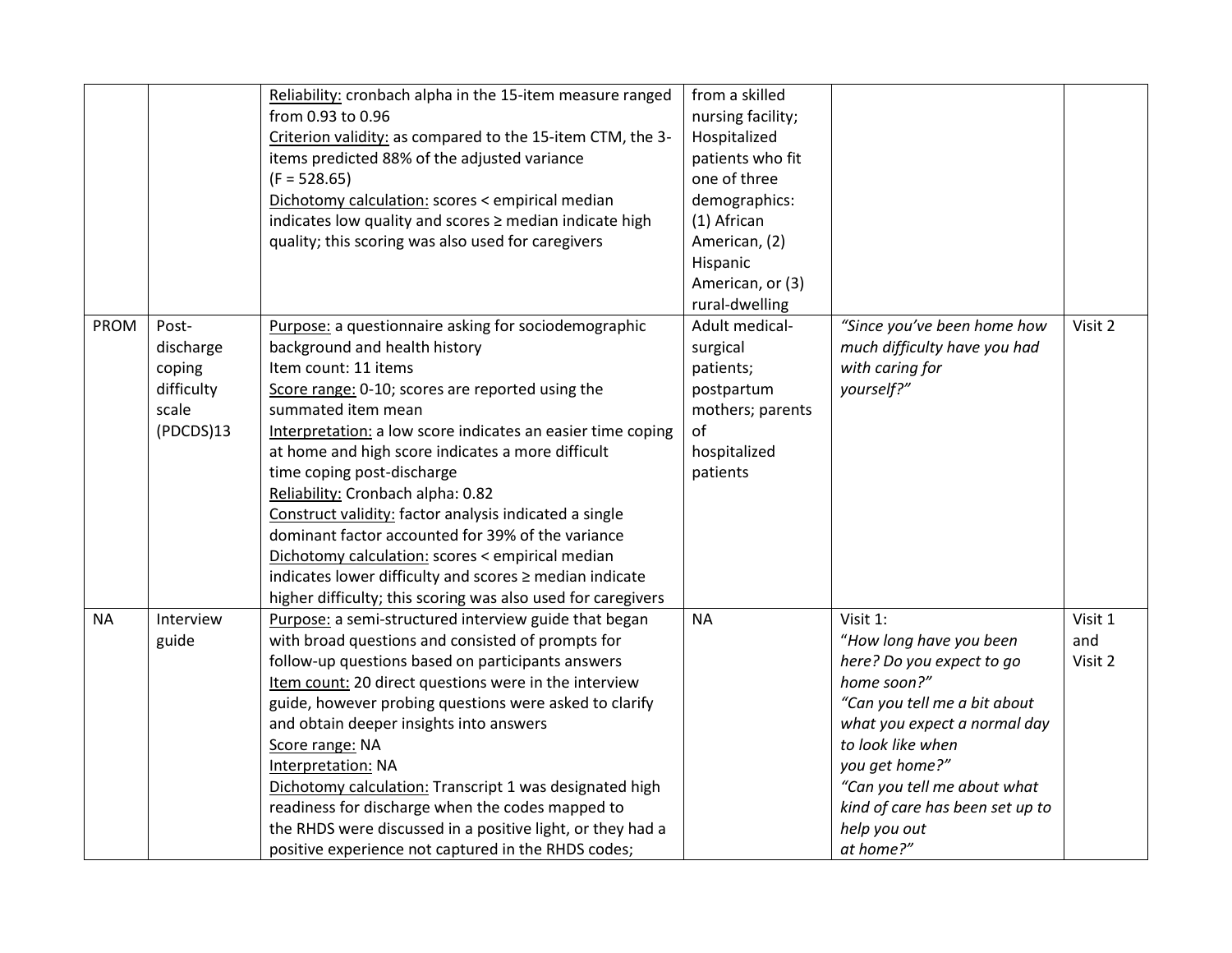| they were designated low readiness when the codes        | "Will your family members or    |
|----------------------------------------------------------|---------------------------------|
| mapped to the RHDS were negatively discussed, or they    | friends be helping you at       |
| had a negative experience not captured in the RHDS       | home?"                          |
| codes                                                    | "Do you feel your home is well  |
| Transcript 2 was designated high quality when the codes  | set up for you to return        |
| mapped to the CTM-3 were discussed in a positive         | there?"                         |
| light, or they had a positive experience not captured in | Visit $2:$                      |
| the CTM-3 codes; they were designated low quality        | "How do you feel about being    |
| when the codes mapped to the CMT-3 were negatively       | at home?"                       |
| discussed, or they had a negative experience not         | "How do you feel about          |
| captured in the CTM-3 codes                              | leaving the hospital?"          |
| Transcript 3 was designated high coping-difficulty when  | "Do you feel you are receiving  |
| the codes mapped to the PDCDS were discussed in a        | enough support to meet your     |
| positive light, or they had a positive experience not    | needs?"                         |
| captured in the PDCDS codes; they were designated low    | "Is there anything that would   |
| coping-difficulty when the codes mapped to the PDCDS     | make it easier for you and your |
| were negatively discussed, or they had a negative        | family?"                        |
| experience not captured in the PDCDS codes               | "Do you feel like you know      |
|                                                          | who to call and when for        |
|                                                          | various issues?"                |

NA; not applicable.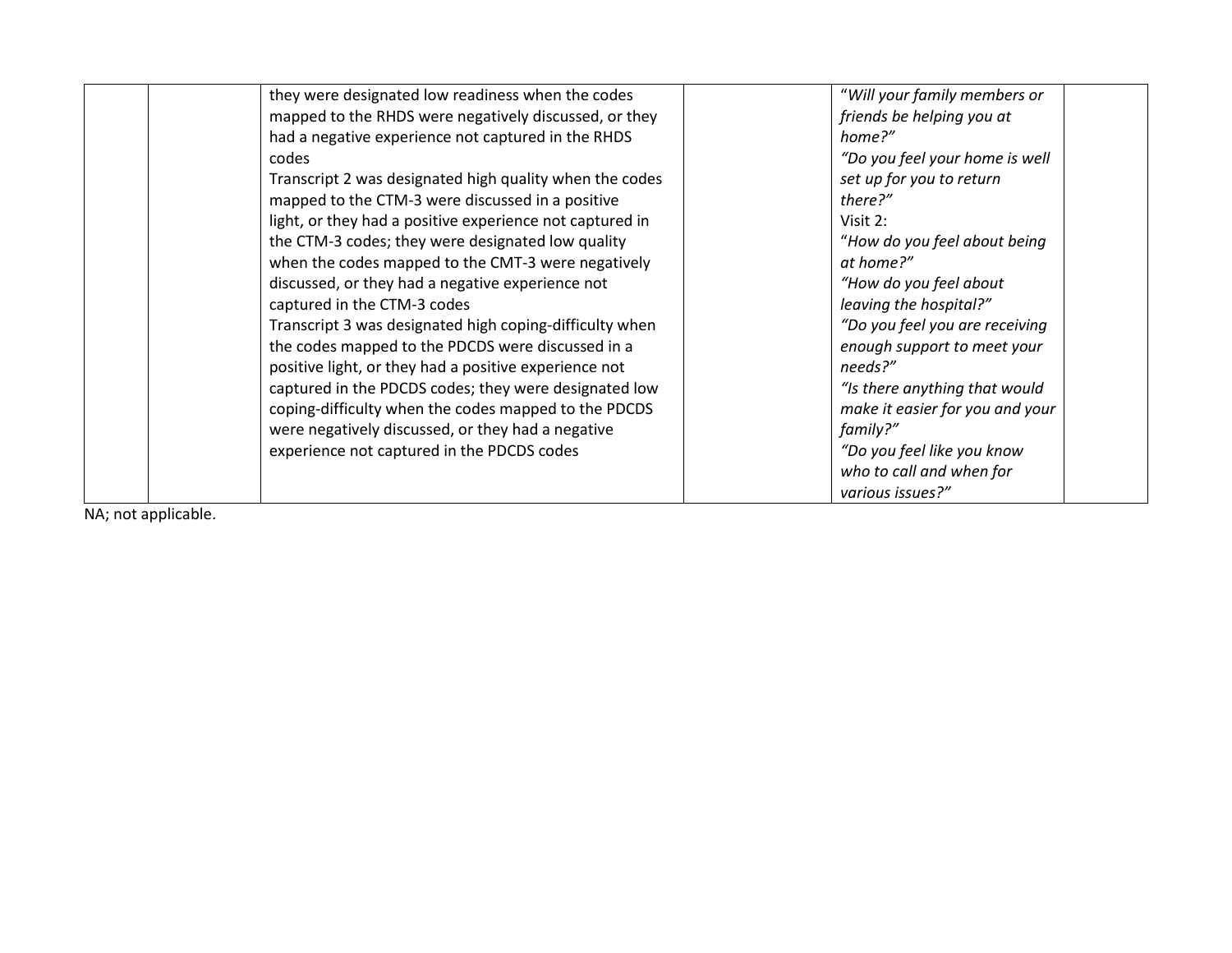#### Qualitative data

Our method of inquiry was based in grounded theory, wherein we systematically and intentionally collected and reviewed qualitative data. Semi-structured interviews were conducted after completing the scales in the hospital (Visit 1) and in the home (Visit 2) by SRI, JV, and SS. Interview questions were co-created with the research team and patient advocate (MS). The questions explored expectations and the experience of hospitalto- home transitions (see Table 1). All interviewers had past qualitative research experience and mock interviews were conducted with a patient advocate (MS) prior to commencing the study. Dyads were interviewed together. All interviews were conducted in-person, audio recorded, and transcribed verbatim.

#### Data analysis

Consistent with convergent parallel design, we analyzed the quantitative and qualitative data independently and then integrated our findings.

#### Quantitative data

We presented descriptive statistics on survey scores, then dichotomized participants into binary high or low levels for each of the scales based on the median to prepare for comparisons of survey and interview data. For details on this process see Table 1.

#### Qualitative data

The initial codes were developed inductively through grounded theory approach (see Isenberg et al.,<sup>31</sup> for more details). Transcripts were analyzed and coded throughout the interview process by a minimum of two reviewers (SS, SRI, TK) using MaxQDA data analysis software;<sup>32</sup> disagreement was resolved through discussion.

#### Integration

To integrate our data we made use of a merged transformative methodology,<sup>25,33</sup> where our qualitative data was transformed to quantitative (i.e. dichotomous) variables for comparison. To transform the qualitative data we mapped the developed codes onto the scale concepts. The qualitative data were then compared to the scale items using the MaxQDA crosstabs function and by examining the codes and in vivo quotes of each participant independent of the quantitative scores (SS). Each Visit 1 transcript was summarized as high or low discharge readiness and Visit 2 transcripts were summarized as high or low quality of transition and post-discharge coping difficulty ((SS) see Table 1). For unclear designations, a second reviewer was consulted (SRI).

Once translated into dichotomized components, we manually and statistically compared the data. For this portion of the analyses, we used caregiver scores when patients were not able to directly respond, to represent the experience of the patient/caregiver dyad in the discharge transition. The manual comparison involved examining the data for similarities and contradictions, which offered rich detailed understanding of the transitions phenomena as a whole. Further, we statistically compared the scales to the qualitative data using a kappa agreement coefficient (scores  $\leqslant 0$  = poor, 0.01–0.20 = slight, 0.21–0.40 = fair, 0.41–0.60 = moderate, 0.61–  $0.80$  = substantial, and  $0.81-1$  = almost perfect).<sup>34</sup> This process provides context and rigor for readers.

#### Ethical issues

All participants were consented following institutional approval at the University Health Network and Sinai Health (REB#18-5686 and #18-0172-E respectively).

## Results

Seventy eligible patients were approached for the study. From this, 39 participants engaged in Visit 1 of the study, of whom 25 were patients, 7 were family caregivers of patients unable to respond to study surveys and/or interview, and 7 caregivers participated in a dyad interview (see Figure 1). Twenty-three participants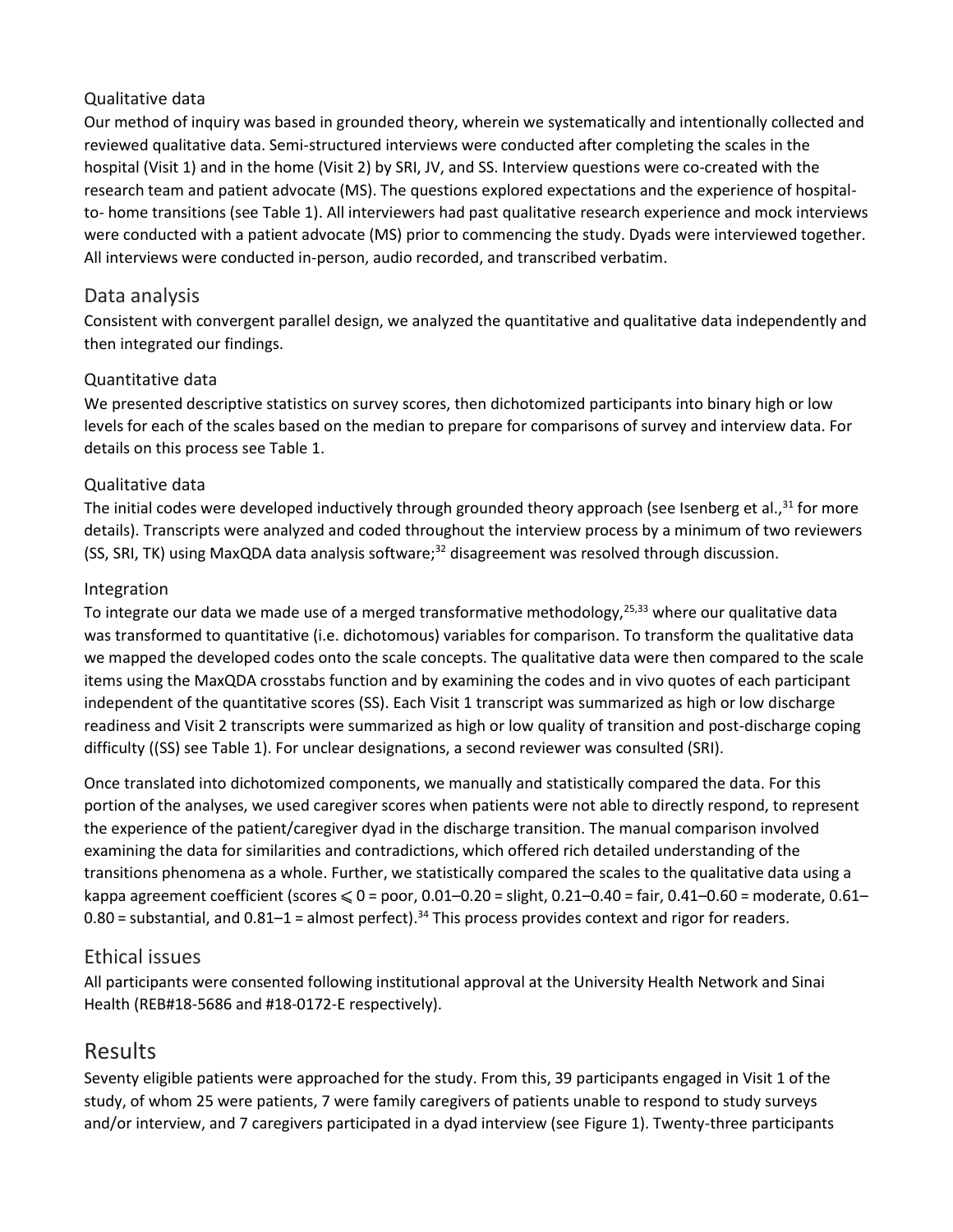took part in both visits. Interviews were on average 29 min, with a range of 7–80 min. Patient characteristics are described in Table 2(a) and (b). Qualitatively themes are integrated with quantitative findings in the narrative presentation of results. Table 3 presents the summary quantitative descriptive results; Table 4 presents the crosstabulation of quantitative findings with dichotomized qualitative findings.



Figure 1. Recruitment flow chart.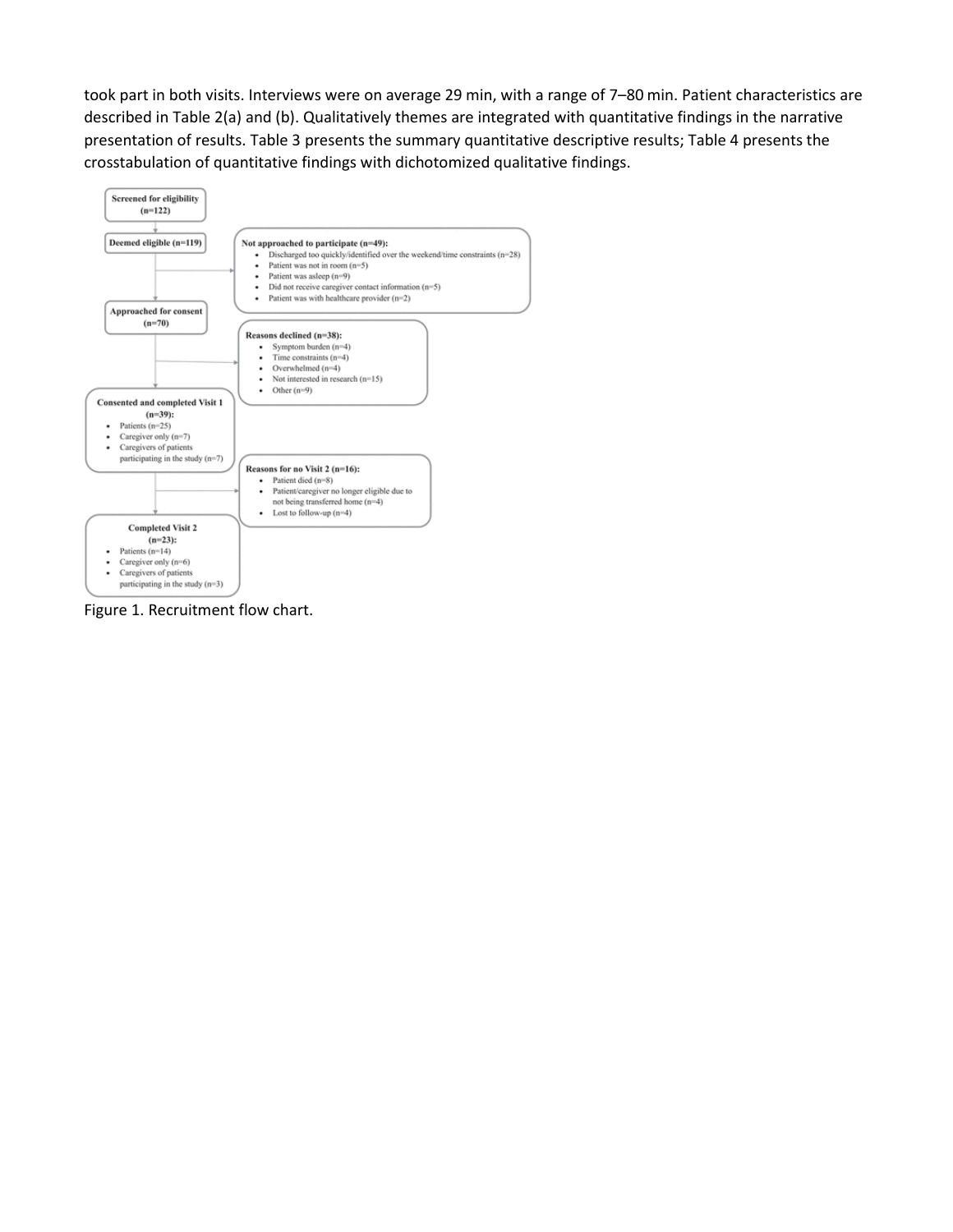**Table 2a.** Demographics of patients and caregivers.

| Characteristics                                                                                          | Patients ( $N = 25$ ) | Caregivers ( $N = 14$ ) |
|----------------------------------------------------------------------------------------------------------|-----------------------|-------------------------|
| Age in years, median (IQR)                                                                               | 68 (58-77)            | 62 (50.25 - 73.5)       |
| Female sex, n (%)                                                                                        | 15 (60)               | 7(50)                   |
| Completion of post-secondary education, n (%)                                                            | 17 (68)               | 9(64)                   |
| Racial or ethnic group, n (%)                                                                            |                       |                         |
| White                                                                                                    | 19 (76)               | 8(57)                   |
| Asian                                                                                                    | 4(16)                 | 3(21)                   |
| <b>Black</b>                                                                                             | 1(4)                  | 2(14)                   |
| Other                                                                                                    | 1(4)                  | 1(7)                    |
| Religious or spiritual affiliation n (%)                                                                 |                       |                         |
| Christianity/Roman Catholic                                                                              | 10 (40)               | 7(50)                   |
| No religious/spiritual affiliation/atheism                                                               | 7(28)                 | 3(21)                   |
| Other <sup>1</sup>                                                                                       | 8(32)                 | 4(29)                   |
| Number of comorbidities, $n$ (%) <sup>2</sup>                                                            |                       |                         |
| 0                                                                                                        | $\mathbf 0$           | 5(36)                   |
| $\mathbf{1}$                                                                                             | 7(22)                 | 3(21)                   |
| $\overline{2}$                                                                                           | 9(28)                 | 4(29)                   |
| $\geq$ 3                                                                                                 | 16 (50)               | 2(14)                   |
| Confidence in filling out medical forms by oneself, n (%)                                                |                       |                         |
| Extremely/quite a bit                                                                                    | 23 (92)               | 13 (93)                 |
| Somewhat/a little bit/not at all                                                                         | 2(8)                  | 1(7)                    |
| Relationship to the patient, $n$ (%)                                                                     |                       |                         |
| Child                                                                                                    | N/A                   | 4(29)                   |
| Parent                                                                                                   | N/A                   | 2(14)                   |
| Spouse (married or common law)                                                                           | N/A                   | 6(43)                   |
| Other                                                                                                    | N/A                   | 2(14)                   |
| Role with the patient, $n$ (%)                                                                           |                       |                         |
| I provide assistance with physical activities that occur during the course of the day (e.g. feeding,     | N/A                   | 10(71)                  |
| toileting, bathing, dressing, grooming, maintaining continence, walking, and homemaking)                 |                       |                         |
| I provide assistance in helping accomplish specific tasks (e.g. managing finances, driving or navigating | N/A                   | 14 (100)                |
| public transit to and from appointments and errands, shopping, preparing meals, using the telephone      |                       |                         |
| and other communication devices, managing medications, housework, and basic home maintenance)            |                       |                         |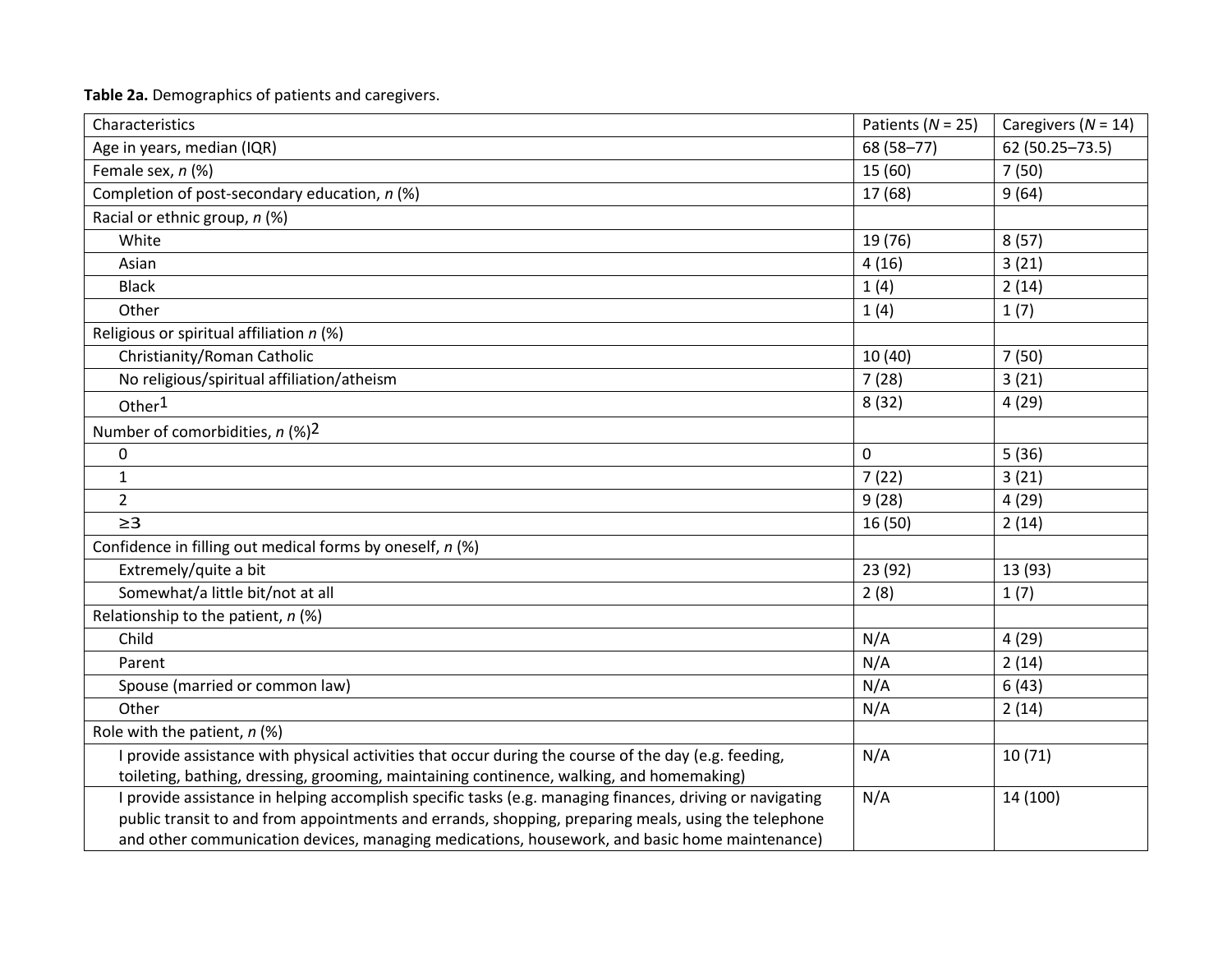| I provide emotional support (e.g. listening, talking, reading, playing music, providing caring | N/A | 14 (100) |
|------------------------------------------------------------------------------------------------|-----|----------|
| companionship and love)                                                                        |     |          |
| I accompany the patient to religious/spiritual services or events                              | N/A | 7(50)    |
| I accompany the patient to medical appointments and procedures                                 | N/A | 14 (100) |
| I participate in discussions about treatment in medical appointments and procedures            | N/A | 14 (100) |
| I monitor symptoms and changes in health status                                                | N/A | 14 (100) |
| I am the patient's medical decision maker and/or I am his/her healthcare power of attorney     | N/A | 11 (79)  |
| Other                                                                                          | N/A | 2(14)    |
| Live in the same residence as the patient, $n$ (%)                                             | N/A | 11 (79)  |

<sup>1</sup>Participants did not identify with any additional religious/spiritual affiliations.

<sup>2</sup>Based on self-reported data.

|  | Table 2b. Clinical characteristics of patients affiliated with the study. |
|--|---------------------------------------------------------------------------|
|--|---------------------------------------------------------------------------|

| Characteristics                                                                                 | Patients ( $N = 32$ ) |
|-------------------------------------------------------------------------------------------------|-----------------------|
| Primary diagnosis, n (%)                                                                        |                       |
| Cancer                                                                                          | 20(63)                |
| Stroke                                                                                          | 2(6)                  |
| Dementia                                                                                        | 2(6)                  |
| <b>Pulmonary Fibrosis</b>                                                                       | 1(4)                  |
| Not recorded                                                                                    | 7(22)                 |
| Length of stay in days, mean (SD) <sup>a</sup>                                                  | $20.6 \ (\pm 13.1)$   |
| Number of days between discharge and first visit from home palliative care physician, mean (SD) | $5.0 \ (\pm 5.1)$     |
| Hospitalization from baseline to follow-up, n (%)b                                              | 3(13)                 |
| Emergency room visit from baseline to follow-up, n $(\%)^b$                                     | 3(13)                 |
| ICU admission from baseline to follow-up, n (%)                                                 | 0(100)                |
| Number of palliative care physician home visits between discharge and follow-up, mean (SD)      | $2.0 \ (\pm 1.5)$     |

<sup>a</sup>We have data on only 11 patients out of 32.

**No participants had more than one incident.** 

#### **Table 3.** Descriptive statistics for study measures.

| Theme | Mean        | Scale  | Patient mean | Caregiver mean    | Participants designated as | Participants designated as |
|-------|-------------|--------|--------------|-------------------|----------------------------|----------------------------|
|       | scale score | median | scale scores | scale scores (SD) | high, quantitative n (%);  | low, quantitative n (%);   |
|       | (SD)        | (IQR)  | (SD)         |                   | qualitative n (%)          | qualitative n (%)          |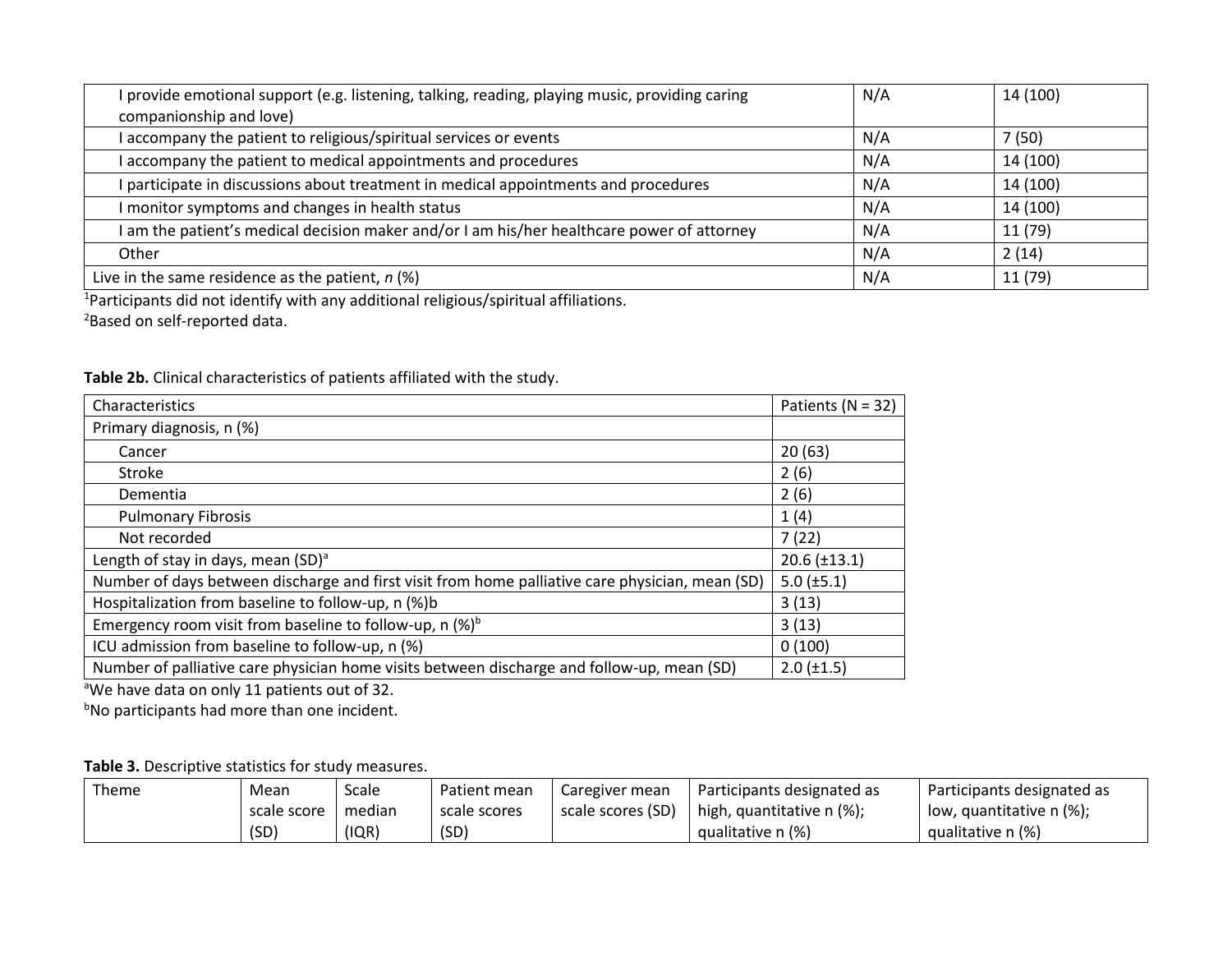| Readiness for        | 6.1(1.4)   | 5.8(1.9) | 6.1(1.5) | 6.1(1.3)    | 15 (47); 13 (42)   | 17 (53); 18 (58) |
|----------------------|------------|----------|----------|-------------|--------------------|------------------|
| hospital discharge,  |            |          |          |             |                    |                  |
| $N = 32$             |            |          |          |             |                    |                  |
| Quality of           | 67.3(23.3) | 66.7     | 65.9(22) | 75.9 (28.4) | $9(45)$ ; 9 $(45)$ | 11 (55); 11 (55) |
| transition, $N = 20$ |            | (33.33)  |          |             |                    |                  |
| Post-discharge       | 5.1(1.9)   | 5.0(2.6) | 4.0(1.3) | 6.8(1.4)    | 10 (50); 10 (50)   | 10 (50); 10 (50) |
| coping difficulty, N |            |          |          |             |                    |                  |
| $= 20$               |            |          |          |             |                    |                  |

**Table 4.** Concordance between qualitative data and quantitative scales.

| <b>Themes</b>                    | Qualitative      | Qualitative  | Qualitative  | Quantitative | Raw agreement    | Kappa – chance        |
|----------------------------------|------------------|--------------|--------------|--------------|------------------|-----------------------|
|                                  | low versus       | low versus   | high versus  | high versus  | (proportion)     | corrected agreement   |
|                                  | quantitative low | quantitative | quantitative | qualitative  | (95% CI)         | (proportion) (95% CI) |
|                                  | $n(\%)$          | high $n$ (%) | low $n$ (%)  | high $n$ (%) |                  |                       |
| Readiness for hospital discharge | 11(35)           | (23)         | 6(19)        | 7(23)        | 0.58(0.39, 0.76) | $0.15 (-0.20, 0.50)$  |
| <b>Quality of transitions</b>    | (35)             | 4(20)        | 4(20)        | 5(25)        | 0.60(0.36, 0.81) | $0.19(-0.24, 0.62)$   |
| Post-discharge coping difficulty | 7(35)            | 3(15)        | 3(15)        | 7(35)        | 0.65(0.41, 0.85) | $0.30 (-0.12, 0.72)$  |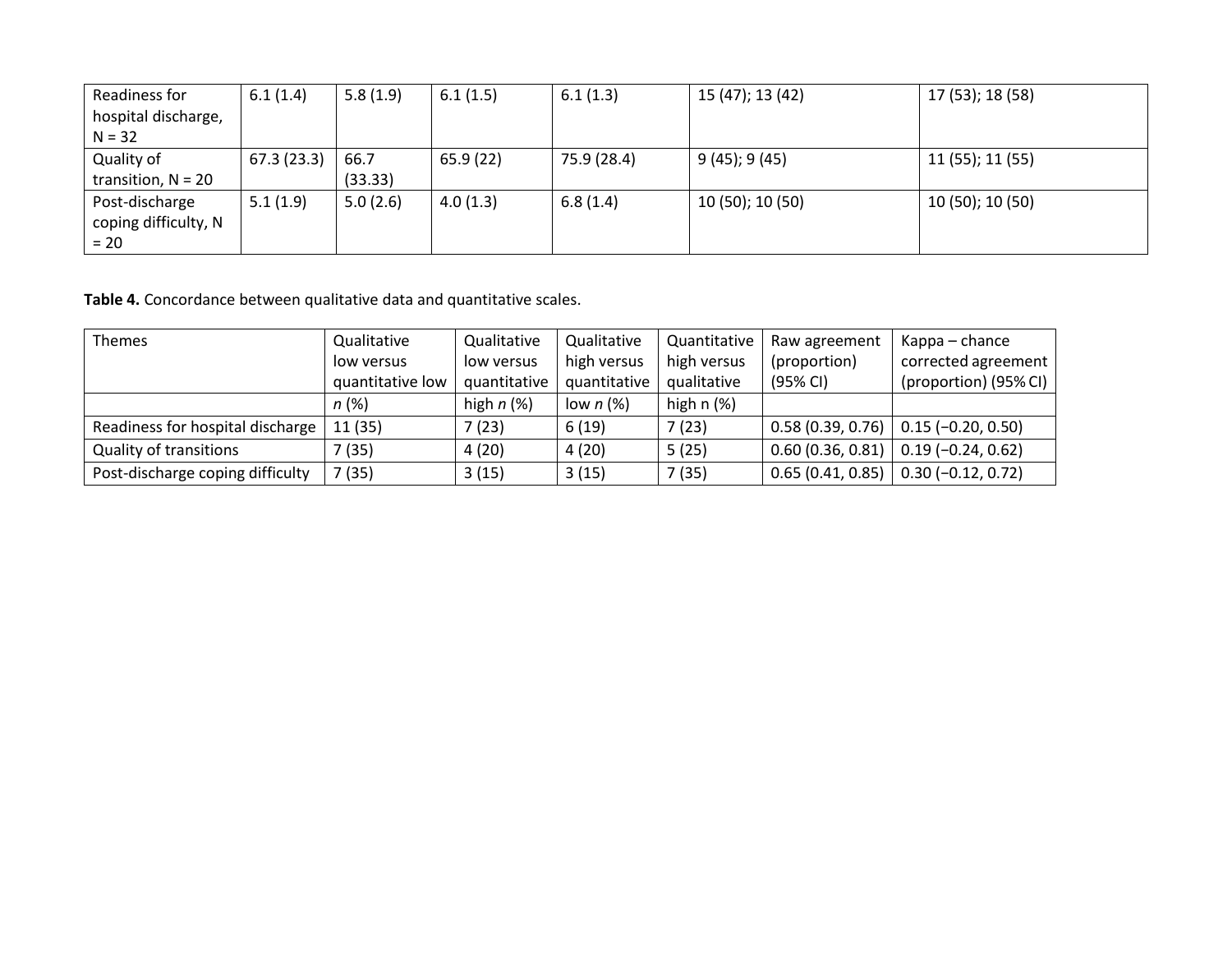## Readiness for discharge

The median score of the RHDS data was 5.8 (IQR, 1.9), with 47% categorized as high readiness and 53% indicating low readiness. This contrasted slightly with our qualitative data, with 42% expressing high readiness, and 58% expressing low readiness for discharge. The chance corrected kappa score was 0.15 (95% CI: −0.20, 0.50).

Those who indicated they had high readiness in both their qualitative and RHDS data (*n* = 7, 23%) felt they knew how to perform care tasks at home, had sufficient community support, and believed administrative issues delayed their discharge from hospital. A patient described this experience saying: "The biggest challenge I've had is being told several different discharge dates and they don't happen. Not necessarily because there's medical issues, but administrative" (Female patient-35 years).

Alternatively, those who had low readiness in both their qualitative and RHDS data (*n* = 11, 35%), cited that they did not know how to care for the patient or themselves and did not feel physically well enough to be at home. A caregiver illustrated this saying:

I feel like okay, I can deal with one thing, but I don't know, like, how to change the dressing. I still have to constantly ask the nurses 'Could you please change her dressing' you know? There's not one thing where I independently do something for her so like there's nothing where I can say I independently 100 percent know how to do this and I've fully done it and I'm confident in it by myself, you know? (Female caregiver-27years)

Exploring the differences between the qualitative and RHDS data, we found participants who indicated they had low readiness in their RHDS responses but expressed higher readiness in their interviews (*n* = 7, 23%). This sense of readiness was apparent when five out of these seven participants responded "yes" when asked directly if they felt ready to go home. One participant stated "Oh, yeah, been there and done that. I can go home" (Female patient-68 years), yet she indicated on her survey that she did not feel ready (RHDS = 5.25/10).

Whereas those who expressed they were quantitatively ready but not qualitatively ready (*n* = 7, 23%) emphasized both stress and uncertainty about how the process was going to occur, one stated:

It's such a stressful time, I don't remember what people say. And people give me information about what to do and where to go, and I shake my head yes, because I hear them and then 2 s later, I have no idea what they've said. And that's a real worry (Female caregiver-82 years).

## Quality of transition

Regarding the quality of the transition, the median score for the CTM-3 was 66.7 (IQR, 33.33) with 45% indicating they had a high-quality transition and 55% indicating they had a low-quality transition. Similarly, for the qualitative categorization, 45% experienced high-quality and 55% experienced low-quality transition, with a chance corrected Kappa score of 0.19 (95% CI: −0.24, 0.62).

Participants who had concordant high-quality transitions in both qualitative and CTM-3 data (*n* = 5, 25%) spoke about having their healthcare needs met through receiving appropriate equipment, reassurance, and having a clear understanding of their responsibilities once they were home. One caregiver spoke about the ease of the process:

Oh [the transition] went smoothly, I was amazed. They came in, they set the bed up, it was two minutes and they were out the door. Then they brought [the patient] home, put him in bed and it was great. (Male caregiver-72years)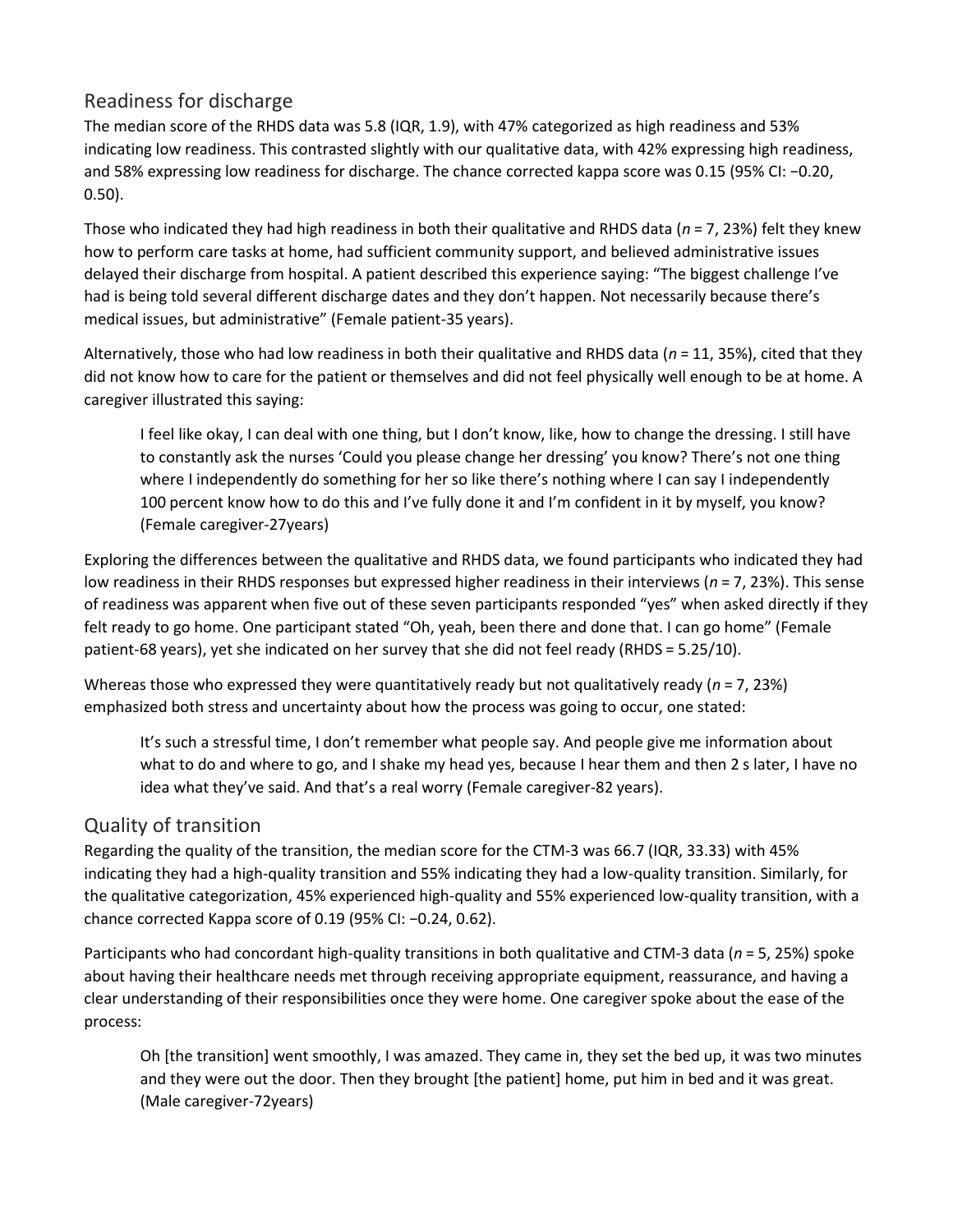For those who had a corresponding low qualitative score with a low CTM-3 score (*n* = 7, 35%), the common challenges were a lack of clarity around responsibilities once they were home and confusion around medications. For example, the wife of a patient discussed not recognizing how much assistance her husband would need at home:

Well, I think I was totally unprepared for what in actuality happened when we got home. First of all, my husband was on a very high dose of medications and he was like almost comatose. It was like he was walking around in a trance. He couldn't do anything himself. He needed total care. All of a sudden. . . he had been doing this before he went to the hospital. He dressed himself. He showered himself. He could not do anything like that [once home]. (Female caregiver-75years)

A clear discrepancy emerged among those with low qualitative designations but high CTM-3 scores on the surveys (*n* = 4, 20%). Patients, caregivers, or dyads expressed not having their healthcare needs met, as one participant mentioned not having appropriate equipment to support herself once home:

Well, I mean I came home weak as a kitten. . . I mean I would fall, and I would have to crawl to the nearest structure to pull myself up. (Female patient-61years)

For those who scored low on the CTM-3, but had high qualitative results (*n* = 4, 20%) this might have been a result of changing healthcare needs the longer they were home. One participant stated this saying:

At the beginning, I had more energy and. . . I was feeling pretty good and just didn't feel like I needed the PSW, now I may change that again, because I've not felt as good. (Female patient-51years)

#### Coping difficulty once home

The median score for the PDCDS was 5.0 (IQR, 2.6). Survey distribution had 50% of participants indicating they had low coping difficulty and 50% high coping difficulty. Our qualitative data had 55% of participants with low coping difficulty and 45% with high coping difficulty. The discrepancies resulted in a kappa of 0.3 (95% CI: −0.12, 0.72).

Among participants categorized in both their quantitative and qualitative as high coping difficulty (*n* = 7, 35%), common reasons included an inability to cope with physical side-effects, experiencing challenges managing equipment, and experiencing emotional challenges when returning home. One participant spoke about her challenges navigating at home:

Yeah, well you learn when you come home. You learn how to handle your own situation. We were not in a good position at all when we came home. Didn't know how to handle the machine, the people were inadequate. Now I'm setting up the people and we know how to handle the machine, because my husband worked it out. (Female patient-77years)

For the participants who were categorized as having low coping difficulty on both qualitative and quantitative data (*n* = 7, 35%), key reasons were having a sense of community, feeling happy to be home, and having sufficient care providers at home. When asked about how she felt about being home, one patient stated: "Oh, I love being at home, much better than being in the hospital. You know, you sleep better. You eat better. You're around your family. . ." (Female patient-72 years).

The discrepancies between the qualitative and quantitative data were among those who were designated as having high coping challenges based on the qualitative data, yet their PDCDS scores indicated low coping difficulty once home. The qualitative data suggested this was because participants experienced challenges with their physical wellbeing once home. A patient and his daughter said: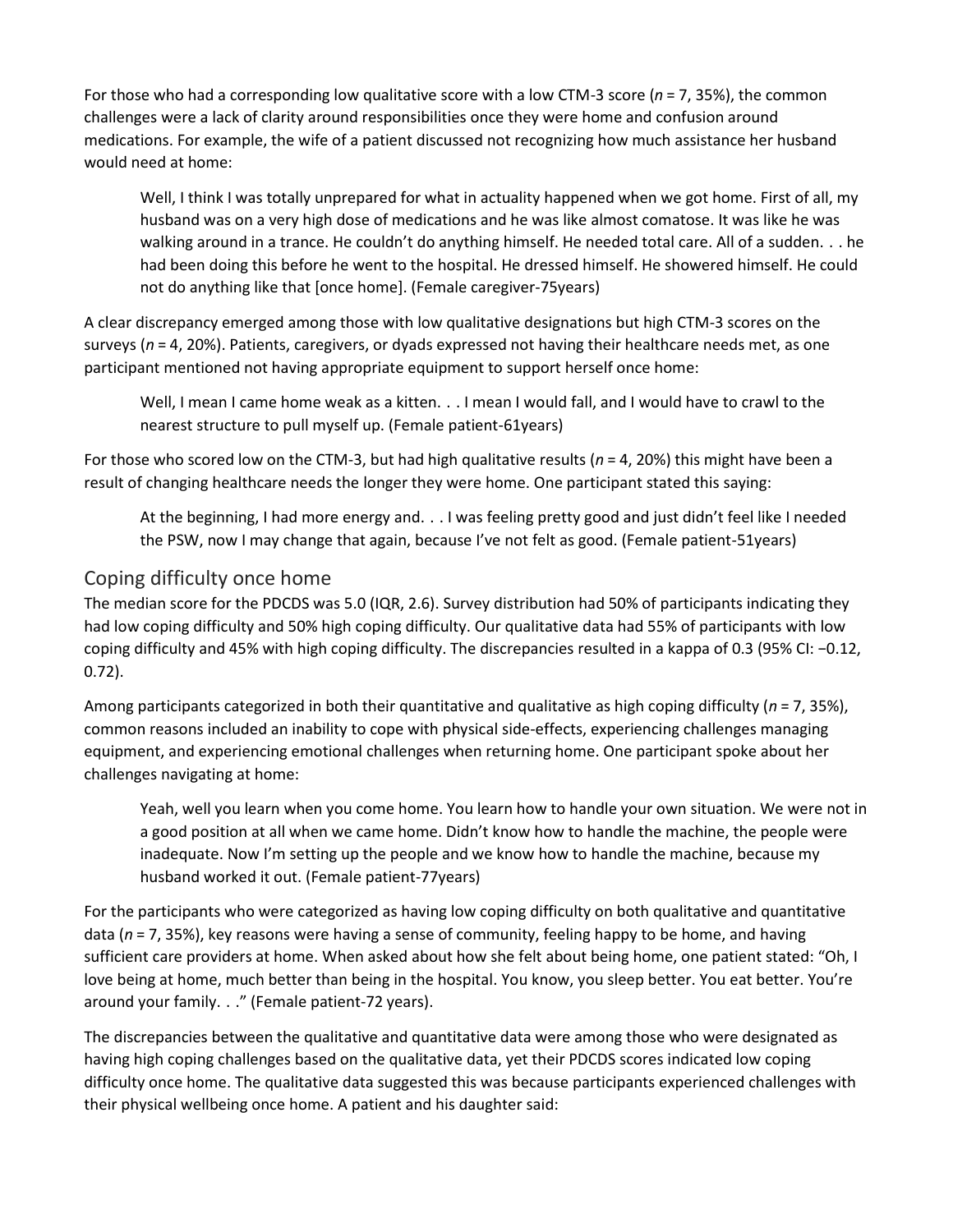Daughter: The first few weeks were a little bit scary because he was really weak and there are a lot of stairs in our home, in his home, and.  $\ldots$ 

Father: And the fact that I wasn't well when I came home and I started vomiting. Everyone started. . . got a little uptight and concerned and like oh no, it's all starting again. (Male patient-58years)

Similarly, another patient discussed expectations and reality were very different, saying: "I didn't expect to come home and experience so much fatigue" (Male patient-62 years).

Among those who had high coping difficulty scores (*n* = 3, 15%) but reported low coping challenges qualitatively, this was potentially because of the removal of the uncertainty; participants feeling like they were able to do things once they were home. For example, one patient stated:

Just not knowing what was going to happen because like I don't have bars. I don't have. . . like if I fell or something, what am I going to do? But I'm still in the stage where I'm fine, that I can do most everything and just a little help from the PSWs again for showering. They do meal prep, some cleaning. So yeah, it's a lot better than I thought it was going to be. (Female patient-51years)

## **Discussion**

## Main findings

This study examined discharge readiness, transition quality, and subsequent post-discharge coping of hospitalto-home transition in palliative care patients. Scores on the three domains provide evidence of need for attention to the hospital-to-home transition to support improved quality of care and outcomes. While there was some level of convergence of quantitative scores and qualitative representations of the transition experience, the qualitative findings also pointed to differences in how patients narrate their experiences.

## What this study adds?

Using a mixed methods approach, our findings suggests that discharge readiness, quality of transition, and postdischarge coping offer valuable insight into the hospital-to-home transition. Specifically, the agreement between the qualitative and quantitative data, for both positive and challenging transitions, suggests areas that are clearly important to palliative care patients/caregivers in transitions, above and beyond utilization and readmission concerns. Whereas the discrepancies indicate areas for future examination. Interestingly, the scores showed lower readiness<sup>35,36</sup> and transition quality,<sup>37–39</sup> and poorer coping difficulty,<sup>40,41</sup> pointing to the challenges of transitions for palliative care patients and opportunities to improve the transition experience for these patients.

Participants who were ready to go home highlighted the importance of community support upon returning home; whereas those not ready cited feelings of uncertainty and stress. Findings are well-supported by an existing concept analysis review<sup>42</sup> that found community support contributes to a sense of discharge safety. What is more challenging, and an insight from this study, is meeting the needs of those who express readiness to go home, yet are primarily motivated by a desire to leave the hospital and may not be adequately prepared to transition home. This is concerning because older adults who feel unsupported in the transition process may disengage from the process altogether, leading to a worse transition.<sup>43</sup> Discerning the difference between eagerness and readiness may be challenging, yet it is critically important to promote readiness for discharge.

Those who experienced a high-quality transition, as per the concordant data, felt they had reassurance and support, their equipment needs met, and a clear understanding of their responsibilities at home. Those who had concordant low-quality transitions had poor understanding of their responsibilities and experienced confusion with their medications. These findings align with other studies examining transitions of care in older adults and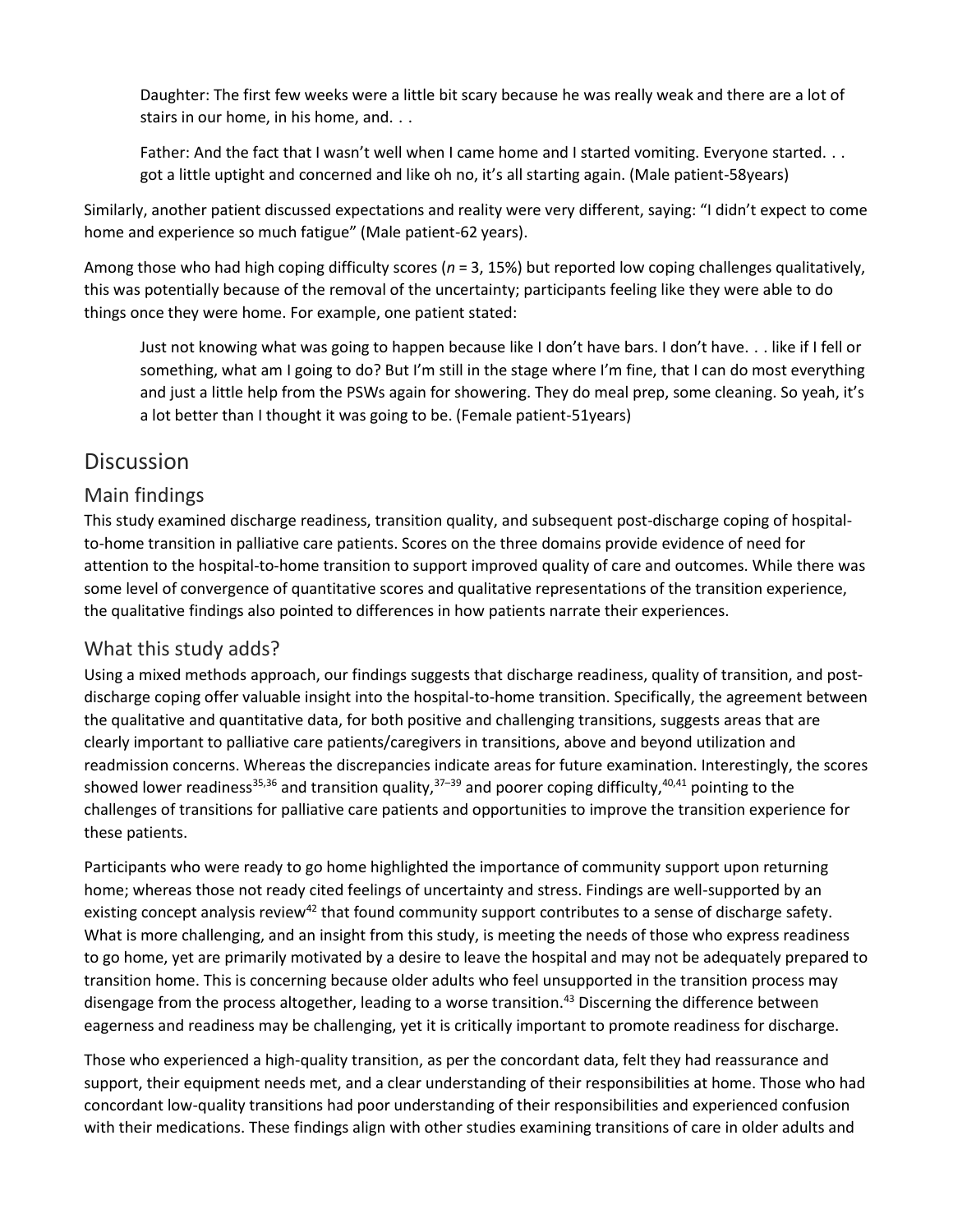general inpatients.<sup>1-4</sup> Qualitatively, participants recalled their healthcare needs not being met and confusion around medication, but quantitatively their responses suggested the opposite. Within palliative care, healthcare needs may be more nebulous and change more rapidly than other populations.<sup>44</sup> As a result, it may be challenging for patients and caregivers to articulate their needs as they move from hospital-to-home. The gap between the level of support in hospital and expected independence at home is clearly challenging to navigate for patients and has been documented in past studies.<sup>2,45</sup> Finding ways to help caregivers and patients better understand their needs and how to meet them is imperative.

Examining post-discharge coping difficulty, participants with little difficulty identified having community and healthcare provider support and were happy to be at home. In contrast, those with high difficulty mentioned their physical symptoms, challenges with equipment, and emotional distress. Practical findings are wellsubstantiated in previous literature, with caregivers citing difficulty caring for unwell patients and frustrations with equipment.<sup>46</sup> Participants with conflicting qualitative and quantitative data discussed emotional distress due to holding expectations in the hospital that they would manage well once home, yet not having that capacity once home. Dose et al.,<sup>47</sup> found similar results, with patients feeling an "unexpected disruption" upon experiencing a different reality than expected when receiving hospice-at-home. Our study builds on this, as participants experiencing little difficulty do not express feeling the same emotional distress. It may be beneficial to set clear expectations that hospital discharge does not imply a pre-hospitalization capacity, but rather that patients no longer need acute levels of care.

#### Limitations

The limited number of individuals completing Visit 2 may have impacted our ability to detect changes. Only 57% of approached individuals consented to participate and our participants' scores were very similar, suggesting a homogenous sample that may trend toward those who were less ill. Regarding outcomes, these scales are all self-reported and using the median to dichotomize scores may have created an artifactual threshold contributing to the low concordance. Merging the experiences of patients and caregivers helps to focus on the transition as a joint patient/caregiver experience, but the caregiver experiences may have been overshadowed due to large numbers of patients included. Conducting the scales first and focusing on three domains may have inhibited emergences of other domains important to palliative care patients. Finally, the RHD scale was administered up to 4 days before discharge, potentially impacting readiness since readiness increases the closer the patient gets to discharge.

## Conclusions and implications

Integrating qualitative and quantitative data provided overlapping but distinct perspectives into the experience of discharge readiness, quality, and post-discharge coping. Concordant data should be used to support an intervention targeted toward these domains that is tailored to a palliative care population's need within a transition. Discrepancies should be considered areas to examine further in future studies examining hospital-tohome transitions. Given our findings, future research should validate these scales in a palliative population to ensure patients' voices are heard throughout the course of the transition.

## Acknowledgements

This work was completed while Stephanie Saunders and Sarina Isenberg were affiliated with the Temmy Latner Centre for Palliative Care, part of Sinai Health in Toronto Ontario.

We would like to thank our colleagues at Toronto General Hospital and Temmy Latner Centre for Palliative Care, part of Sinai Health in Toronto, CA.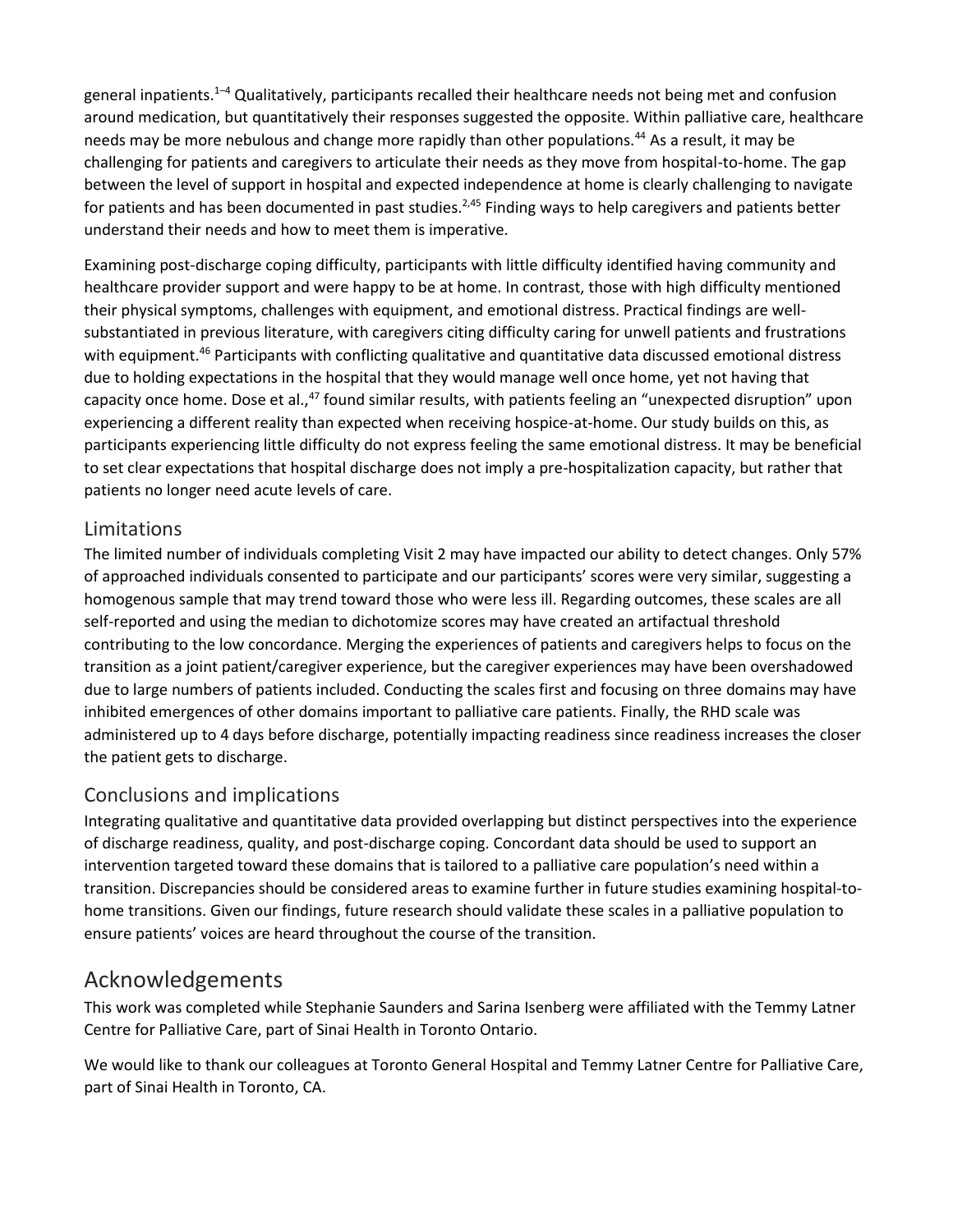# Authors' contributions

**Stephanie Saunders** conceptualized the study and study design, participated in acquiring the data, led the analysis and interpretation of the data, drafted the first version of the manuscript, and led final edits and revisions. **Marianne E. Weiss** developed the instruments used in the data collection, supported the analysis and interpretation of the data, and critically reviewed drafts of the manuscript **Christopher Meaney** conducted the analysis and helped with interpretation of the data, and critically reviewed drafts of the manuscript. **Tieghan Killackey** conducted the analysis and interpretation of the data, and critically reviewed drafts of the manuscript. **Jaymie Varenbut** participated in acquiring the data and critically reviewed drafts of the manuscript. **Emily Lovrics** helped to conceptualize the study, assisted in acquiring the data, helped with the analysis and interpretation of the data, and critically reviewed drafts of the manuscript. **Natalie Ernecoff** supported the analysis and interpretation of the data, and critically reviewed drafts of the manuscript. **Amy T Hsu** supported the analysis and interpretation of the data, and critically reviewed drafts of the manuscript. **Maya Stern** helped to conceptualize the study, assisted in acquiring the data, helped with the analysis and interpretation of the data, and critically reviewed drafts of the manuscript. **Ramona Mahtani** helped to conceptualize the study, assisted in acquiring the data, helped with the analysis and interpretation of the data, and critically reviewed drafts of the manuscript. **Kirsten Wentlandt** helped to conceptualize the study, assisted in acquiring the data, helped with the analysis and interpretation of the data, and critically reviewed drafts of the manuscript. **Sarina R Isenberg** conceptualized the study, assisted in acquiring the data, led the analysis and interpretation of the data, and critically reviewed drafts of the manuscript.

# Declaration of conflicting interests

The author(s) declared no potential conflicts of interest with respect to the research, authorship, and/or publication of this article.

# Funding

The author(s) disclosed receipt of the following financial support for the research, authorship, and/or publication of this article: This work was supported by the Temmy Latner Centre for Palliative Care's Golda Fine Award; the University of Toronto's Department of Family and Community Medicine Cass Family Grant for Catalyzing Change.

## Statement about data

Data is unavailable for confidentiality reasons and small sample size. For questions regarding data please contact the corresponding author.

## References

- 1. Snow, V, Beck, D, Budnitz, T, et al Transitions of care consensus policy statement: American College of Physicians, Society of General Internal Medicine, Society of Hospital Medicine, American Geriatrics Society, American College of Emergency Physicians, and Society for Academic Emergency Medicine. J Hosp Med 2009; 4(6): 364–370.
- 2. Coleman, EA, Boult, C; American Geriatrics Society Health Care Systems Committee . Improving the quality of transitional care for person with complex care needs. J Am Geriatr Soc 2003; 51(4): 556–557.
- 3. Jeffs, L, Kitto, S, Merkley, J, et al Safety threats and opportunities to improve interfacility care transitions: insights from patients and family members. Patient Prefer Adherence 2012; 6: 711–718.
- 4. Naylor, MD, Aiken, LH, Kurtzman, ET, et al The care span: the importance of transitional care in achieving health reform. Health Affairs 2011; 30(4): 746–754.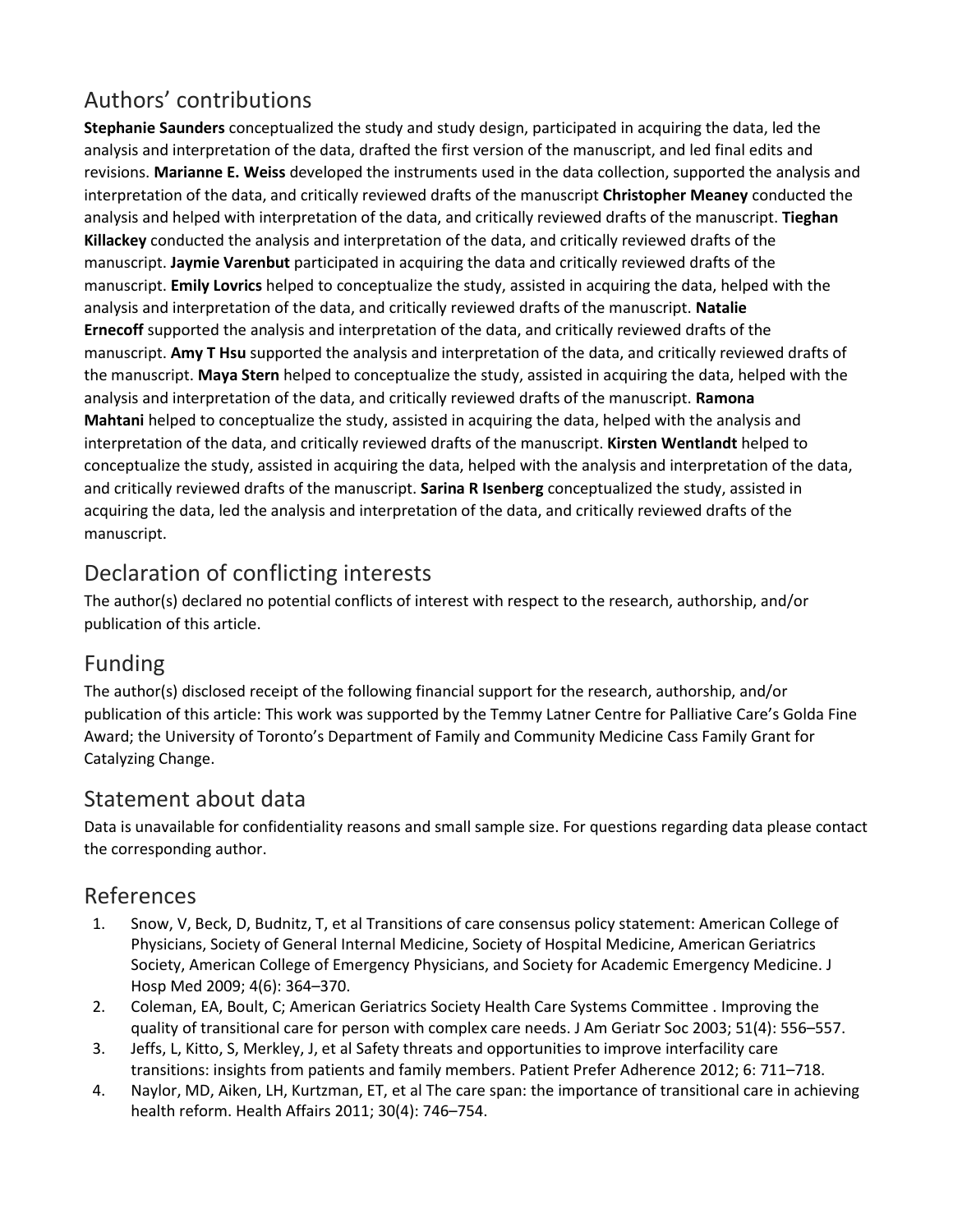- 5. Adams, K, Greiner, AC, Corrigan, JM. Committee on the crossing the quality chasm: next steps toward a new health care system [press release]. Washington, DC: National Academies Press, 2004.
- 6. van Melle, MA, van Stel, HF, Poldervaart, JM, et al Measurement tools and outcome measures used in transitional patient safety: a systematic review. PLoS One 2018; 13(6): e0197312.
- 7. CIHI . Patient rerported outcome measures: CIHI's PROMs Program 2019, https://www.cihi.ca/sites/default/files/document/patient-reported-outcome-measures-promsinfosheet-may2019-en-web.pdf (accessed 10 September 2020).
- 8. Hesselink, G, Schoonhoven, L, Barach, P, et al Improving patient handovers from hospital to primary care: a systematic review. Ann Intern Med 2012; 157(6): 417–428.
- 9. Haggerty, JL, Roberge, D, Freeman, GK, et al Validation of a generic measure of continuity of care: when patients encounter several clinicians. Ann Fam Med 2012; 10(5): 443–451.
- 10. D'Angelo, D, Mastroianni, C, Artico, M, et al Validity and reliability of the Palliative Care Transition Measure for Caregivers (PCTM-C). Palliat Support Care 2019; 17(2): 202–207.
- 11. Allen, J, Hutchinson, AM, Brown, R, et al User experience and care integration in transitional care for older people from hospital to home: a meta-synthesis. Qual Health Res 2017; 27(1): 24–36.
- 12. Uijen, AA, Schellevis, FG, van den Bosch, WJ, et al Nijmegen Continuity Questionnaire: development and testing of a questionnaire that measures continuity of care. J Clin Epidemiol 2011; 64(12): 1391–1399.
- 13. Weiss, M, Piacentine, LB. Psychometric properties of the readiness for hospital discharge scale. J Nurs Meas 2006; 14(3): 163–180.
- 14. Saunders, S, Killackey, T, Kurahashi, A, et al Palliative care transitions from acute care to communitybased care-a systematic review. J Pain Symptom Manage 2019; 58: 721–734.e1.
- 15. Scott, M, Shaver, N, Lapenskie, J, et al Does inpatient palliative care consultation impact outcomes following hospital discharge? A narrative systematic review. Palliat Med 2020; 34(1): 5–15.
- 16. Morey, T, Scott, M, Saunders, S, et al Transitioning from hospital to palliative care at home: patient and caregiver perceptions of continuity of care. J Pain Symptom Manage. Epub ahead of print 29 December 2020. DOI: 10.1016/j.jpainsymman.2020.12.019.
- 17. Killackey, T, Lovrics, E, Saunders, S, et al Palliative care transitions from acute care to community-based care: a qualitative systematic review of the experiences and perspectives of health care providers. Palliat Med 2020; 34(10): 1316–1331.
- 18. Wilson, DM, Birch, S. A scoping review of research to assess the frequency, types, and reasons for endof-life care setting transitions. Scand J Public Health 2020; 48(4): 376–381.
- 19. Gomes, B, Calanzani, N, Gysels, M, et al Heterogeneity and changes in preferences for dying at home: a systematic review. BMC Palliat Care 2013; 12(1): 1–13.
- 20. Higginson, IJ, Sen-Gupta, G. Place of care in advanced cancer: a qualitative systematic literature review of patient preferences. J Palliat Med 2000; 3(3): 287–300.
- 21. Howell, D, Wang, H, Roman, E, et al Preferred and actual place of death in haematological malignancy. BMJ Support Palliat Care 2017; 7(2): 150–157.
- 22. Waghorn, M, Young, H, Davies, A. Opinions of patients with cancer on the relative importance of place of death in the context of a 'good death'. BMJ Support Palliat Care 2011; 1(3): 310–314.
- 23. Coleman, EA, Smith, JD, Frank, JC, et al Development and testing of a measure designed to assess the quality of care transitions. Int J Integr Care 2002;2:e02.
- 24. Weiss, ME, Costa, LL, Yakusheva, O, et al Validation of patient and nurse short forms of the Readiness for Hospital Discharge Scale and their relationship to return to the hospital. Health Serv Res 2014; 49(1): 304.
- 25. Creswell, JW, Plano Clark, VL. Designing and conducting mixed methods research. Los Angeles, CA: Sage Publications, 2017.
- 26. Creswell, JW, Poth, CN. Qualitative inquiry and research design: choosing among five approaches. Los Angeles, CA: Sage Publications, 2016.